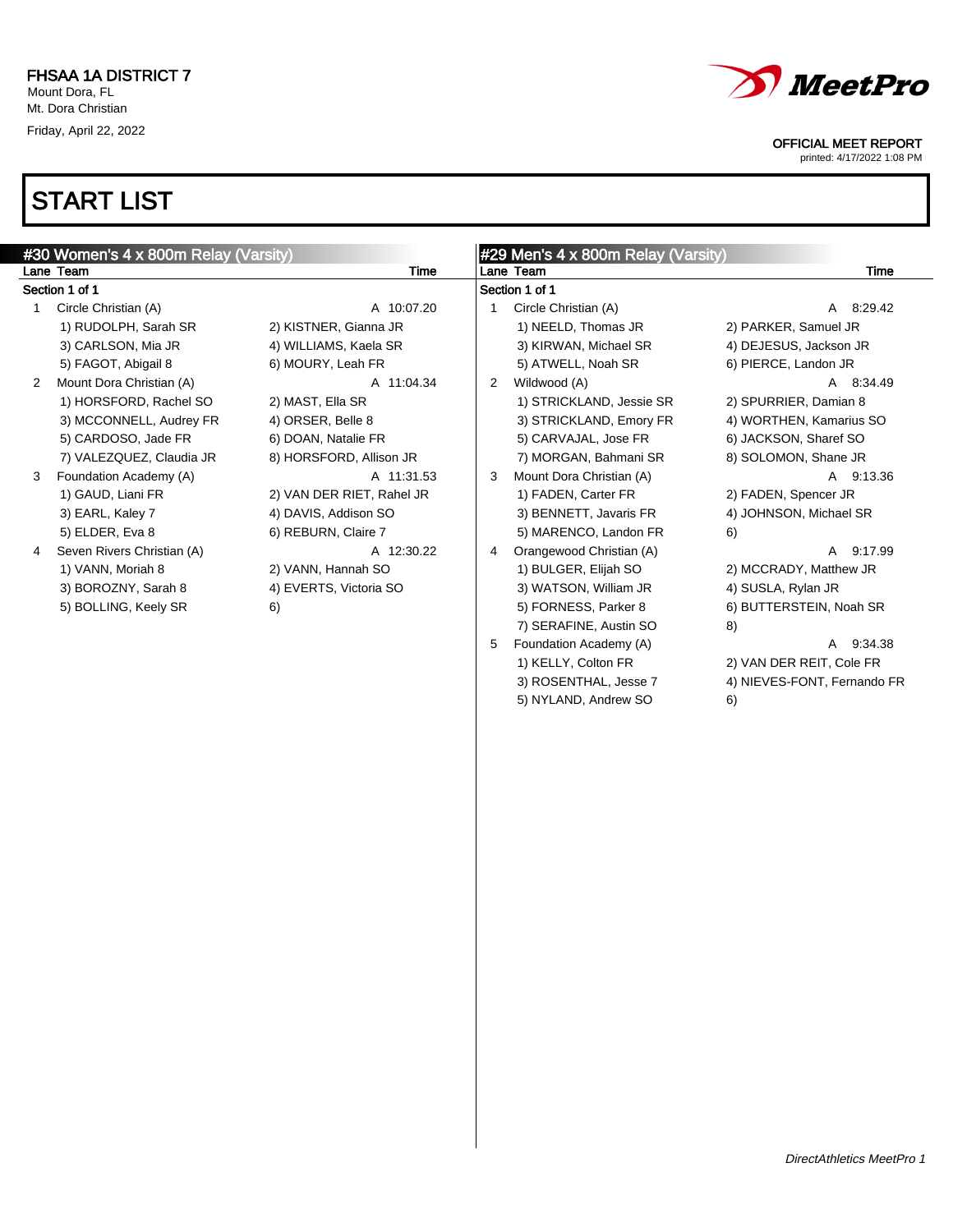

printed: 4/17/2022 1:08 PM

|      | #21 Women's 100m Hurdles (Varsity) |                                  |       |                |   | #22 Men's 110m Hurdles (Varsity) |                                  |       |
|------|------------------------------------|----------------------------------|-------|----------------|---|----------------------------------|----------------------------------|-------|
| Lane | Name<br>#                          | Yr Team                          | Time  | Lane           | # | Name                             | Yr Team                          | Time  |
|      | Section 1 of 2                     |                                  |       | Section 1 of 2 |   |                                  |                                  |       |
| 2    | 115 LEONARD, Nora                  | SO Seven Rivers Christian        | NT    | 3              |   | 133 LATORRACA, Dominic           | SO Seven Rivers Christian        | 21.40 |
| 3    | 110 BARKLEY, Hannah                | <b>FR</b> Seven Rivers Christian | NT    | 4              |   | 19 BENNETT, Jackson              | <b>SR</b> Orangewood Christian   | 19.26 |
| 4    | 81 DAUGHERTY, Olivia               | FR First Academy (Leesbur        | 21.18 | 5              |   | 130 ANDERSON, Hunter             | SO Seven Rivers Christian        | 19.67 |
| 5    | 193 ARAMINO, Marilana              | SO Mount Dora Christian          | 26.22 | Section 2 of 2 |   |                                  |                                  |       |
| 6    | 120 EVERTS, Victoria               | SO Seven Rivers Christian        | NT    | 2              |   | 24 JACOBS, Jett                  | SR Orangewood Christian          | 18.63 |
|      | Section 2 of 2                     |                                  |       | 3              |   | 190 VIRGIL, Reggie               | <b>SR</b> Mount Dora Christian   | 16.57 |
|      | 83 HWANG, Elizabeth                | SO First Academy (Leesbur        | 19.62 | 4              |   | 34 HARDING, Ricky                | JR Wildwood                      | 16.13 |
| 2    | 161 BROOKINS, Haven                | JR Foundation Academy            | 18.71 | 5              |   | 202 ANDREWS, James               | <b>JR</b> Mount Dora Christian   | 16.40 |
| 3    | 58 EDWARDS, Shakeria               | Wildwood<br>$\mathbf{7}$         | 17.57 | 6              |   | 215 MCKENZIE, Matthew            | <b>SR</b> Mount Dora Christian   | 17.33 |
| 4    | 189 TWEEDIE, Madison               | FR Mount Dora Christian          | 17.03 | 7              |   | 123 BERGSTROM, Aiden             | <b>SR</b> Seven Rivers Christian | 18.94 |
| 5    | 54 STRICKLAND, Emma                | FR Wildwood                      | 17.32 |                |   |                                  |                                  |       |
| 6    | 144 BANGSUND, Avery                | FR Foundation Academy            | 18.24 |                |   |                                  |                                  |       |
|      | 90 ADCOCK, Raylynn                 | JR Trinity Christian (Delton     | 18.80 |                |   |                                  |                                  |       |
| 8    | 203 ARNETT, Tiffany                | SO Mount Dora Christian          | 21.16 |                |   |                                  |                                  |       |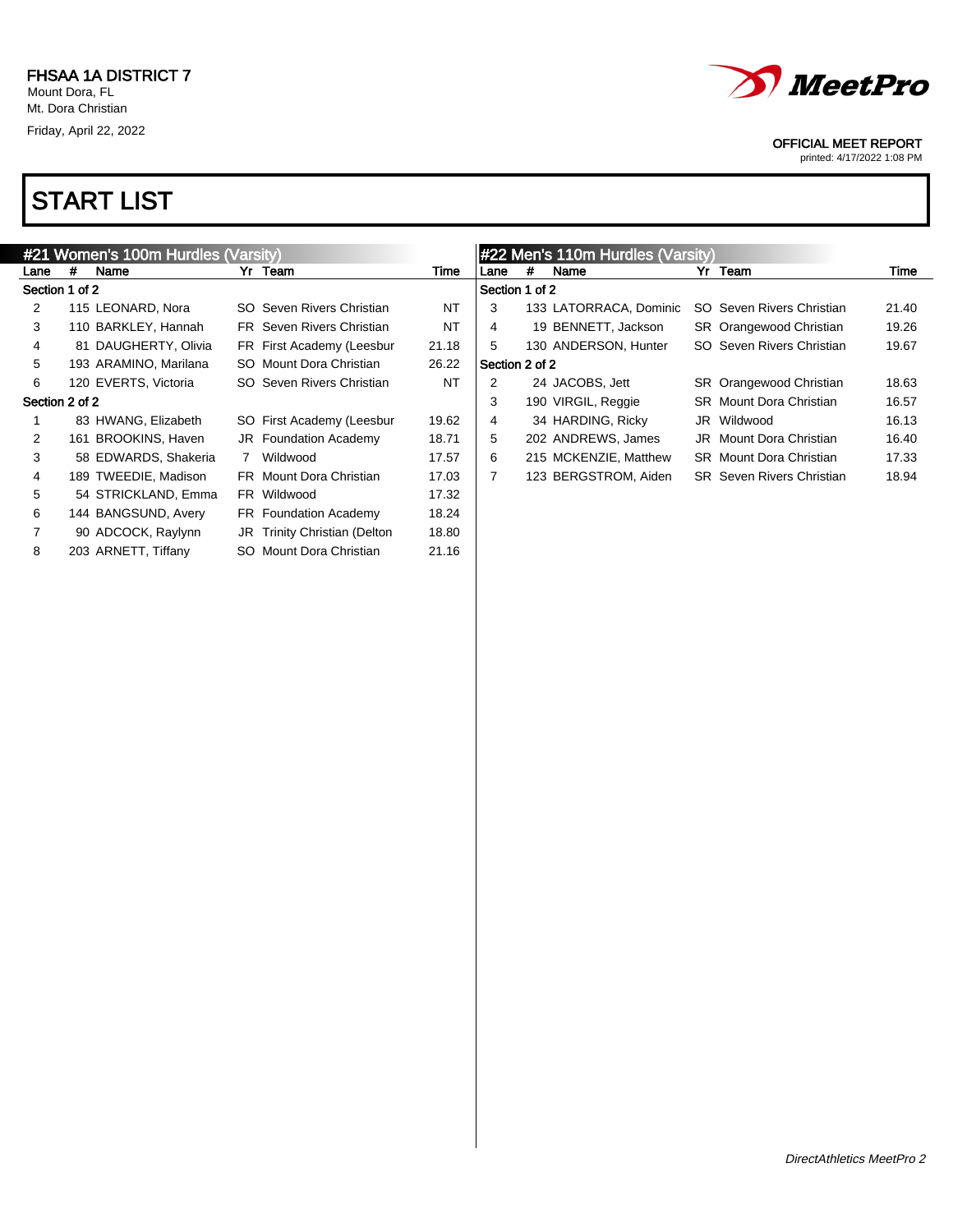

printed: 4/17/2022 1:08 PM

# START LIST

|                |   | #2 Women's 100 Meters (Varsity) |              |                                  |       |                |     | #1 Men's 100 Meters (Varsity) |   |                                  |       |
|----------------|---|---------------------------------|--------------|----------------------------------|-------|----------------|-----|-------------------------------|---|----------------------------------|-------|
| Lane           | # | Name                            |              | Yr Team                          | Time  | Lane           | #   | Name                          |   | Yr Team                          | Time  |
| Section 1 of 3 |   |                                 |              |                                  |       | Section 1 of 4 |     |                               |   |                                  |       |
| 1              |   | 38 BROWN, Kendall               |              | JR Wildwood                      | NT    | 3              |     | 72 BRYANT, Jackson            |   | FR First Academy (Leesbur        | 14.26 |
| 2              |   | 199 SHEPHERD, Kaitlyn           | 8            | Mount Dora Christian             | 16.07 | 4              |     | 2 JONES, Luke                 | 8 | Orangewood Christian             | 13.42 |
| 3              |   | 69 YOUNG, Jaden                 | SR.          | First Academy (Leesbur           | 15.76 | 5              |     | 246 THOMPSON, John            |   | FR Circle Christian              | 13.73 |
| 4              |   | 97 MARROW, Malia                | 6            | <b>Trinity Christian (Delton</b> | 15.64 | Section 2 of 4 |     |                               |   |                                  |       |
| 5              |   | 243 RAWLINGS, Sophie            |              | FR Circle Christian              | 15.76 | 1              |     | 251 ALRIDGE, Ian              |   | SO Lake Mary Prep                | 13.27 |
| 6              |   | 191 OLDHAM, Caroline            |              | SO Mount Dora Christian          | 15.84 | 2              |     | 233 BANCALARI, Augustin       |   | JR Circle Christian              | 13.13 |
| 7              |   | 22 MIRUCKI, Tatiana (Nico       |              | FR Orangewood Christian          | 17.67 | 3              |     | 253 HANSTEIN, Deven           |   | JR Lake Mary Prep                | 12.89 |
| Section 2 of 3 |   |                                 |              |                                  |       | 4              |     | 68 ELLISON, Colt              |   | JR First Academy (Leesbur        | 12.49 |
| 1              |   | 222 SPIVEY, Caroline            |              | <b>SR</b> Circle Christian       | 14.98 | 5              |     | 109 BISSOONDUTT, Blaine       |   | SO Trinity Christian (Delton     | 12.58 |
| 2              |   | 16 HUTCHENS, Sydney             | 6            | Orangewood Christian             | 14.87 | 6              |     | 18 STRADER, Grant             |   | JR Orangewood Christian          | 13.11 |
| 3              |   | 73 BRACCO, Morgan               |              | SO First Academy (Leesbur        | 14.56 | 7              |     | 63 KEILER, Tyrese             |   | FR Wildwood                      | 13.21 |
| 4              |   | 248 PERDUE, Kristianne          |              | SR Lake Mary Prep                | 14.09 | 8              |     | 250 OROZCO, Gregory           |   | SR Lake Mary Prep                | 13.31 |
| 5              |   | 210 LLANO, Gabriella            |              | FR Mount Dora Christian          | 14.30 | Section 3 of 4 |     |                               |   |                                  |       |
| 6              |   | 12 STEPHENS, Robyn              |              | FR Orangewood Christian          | 14.58 | 1              |     | 124 EDEN, Alex                |   | <b>SR</b> Seven Rivers Christian | 12.18 |
| 7              |   | 234 BERGIN, Laura               |              | FR Circle Christian              | 14.87 | 2              |     | 32 AUGUSTIN, Fred             |   | FR Orangewood Christian          | 12.08 |
| 8              |   | 99 SUTTON, Andrea               |              | FR Trinity Christian (Delton     | 15.60 | 3              |     | 125 HOLLY, Mason              |   | SO Seven Rivers Christian        | 12.04 |
| Section 3 of 3 |   |                                 |              |                                  |       | 4              |     | 182 DALE, Jayveon             |   | SO Mount Dora Christian          | 11.94 |
| 1              |   | 147 BRYANT, Cianna              |              | JR Foundation Academy            | 13.79 | 5              |     | 238 RIVERA, Enoch             |   | FR Circle Christian              | 11.98 |
| 2              |   | 39 CORBIN, Ja'Nylah             | 8            | Wildwood                         | 13.38 | 6              |     | 103 RODRIGUEZ, Jaden          |   | FR Trinity Christian (Delton     | 12.06 |
| 3              |   | 129 SHIPES, Julia               |              | <b>JR</b> Seven Rivers Christian | 13.08 | $\overline{7}$ |     | 104 HAWKINS, Jakin            |   | SR Trinity Christian (Delton     | 12.15 |
| 4              |   | 53 CORBIN, Ja'Kyra              |              | FR Wildwood                      | 11.98 | 8              |     | 184 EDMONDS, Tyson            |   | SR Mount Dora Christian          | 12.27 |
| 5              |   | 156 PETERS, Lee                 | 8            | <b>Foundation Academy</b>        | 12.70 | Section 4 of 4 |     |                               |   |                                  |       |
| 6              |   | 118 EDEN, Emily                 | SO.          | Seven Rivers Christian           | 13.15 | 1              |     | 148 JEAN, Daniel              |   | SO Foundation Academy            | 11.87 |
| 7              |   | 119 PETERS, McKala              |              | FR Seven Rivers Christian        | 13.41 | 2              |     | 62 COLEBROOKS, Jeremi         |   | JR Wildwood                      | 11.56 |
| 8              |   | 66 BETHEL, Te'Ahri              | $\mathbf{7}$ | First Academy (Leesbur           | 13.84 | 3              |     | 205 BRYANT, Isaiah            |   | JR Mount Dora Christian          | 11.22 |
|                |   |                                 |              |                                  |       | 4              |     | 42 SMITH, Omari               |   | SR Wildwood                      | 10.87 |
|                |   |                                 |              |                                  |       | 5              | 171 | BRONAUGH, James               |   | SO Foundation Academy            | 11.09 |

 175 ROGERS, Zephy SO Foundation Academy 11.29 7 79 CAGUA, A.J. SR First Academy (Leesbur 11.59 8 111 AGUILERA, Mario SR Seven Rivers Christian 11.92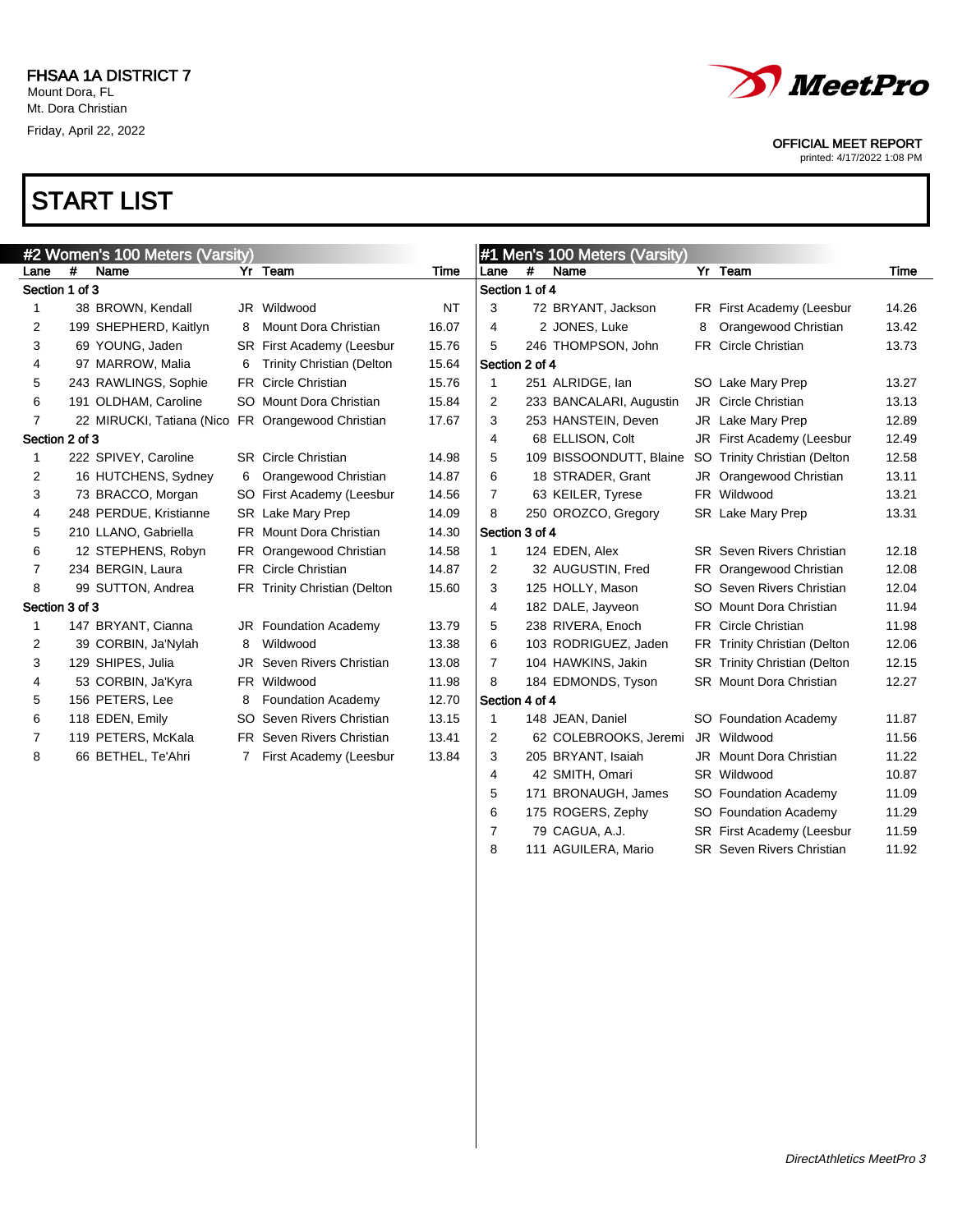

 29 MCCRADY, Matthew JR Orangewood Christian 5:23.50 9 200 FADEN, Carter FR Mount Dora Christian 5:24.38

### OFFICIAL MEET REPORT

printed: 4/17/2022 1:08 PM

|                | #18 Women's 1600 Meters (Varsity) |                       |     |                                |         |                |   |                                         |   |                                  |         |
|----------------|-----------------------------------|-----------------------|-----|--------------------------------|---------|----------------|---|-----------------------------------------|---|----------------------------------|---------|
| Lane           | #                                 | Name                  |     | Yr Team                        | Time    | Lane           | # | #17 Men's 1600 Meters (Varsity)<br>Name |   | Yr Team                          | Time    |
| Section 1 of 1 |                                   |                       |     |                                |         | Section 1 of 2 |   |                                         |   |                                  |         |
|                |                                   | 230 CARLSON, Mia      |     | <b>JR</b> Circle Christian     | 5:34.67 |                |   | 207 JOHNSON, Michael                    |   | <b>SR</b> Mount Dora Christian   | 5:32.29 |
| $\overline{2}$ |                                   | 236 DEJESUS, Grace    | SO. | Circle Christian               | 5:39.59 | 2              |   | 51 SERFASS, David                       |   | SO Wildwood                      | 5:40.31 |
| 3              |                                   | 146 REBURN, Claire    |     | <b>Foundation Academy</b>      | 5:45.30 | 3              |   | 139 SAINT, Zachary                      |   | SO Seven Rivers Christian        | 5:44.31 |
| 4              |                                   | 224 MOURY, Leah       | FR  | Circle Christian               | 5:46.66 | 4              |   | 13 SERAFINE, Austin                     |   | SO Orangewood Christian          | 5:45.12 |
| 5              |                                   | 8 BAKER, Amelia       | 8   | Orangewood Christian           | 6:08.28 | 5              |   | 216 AKEL, grayson                       |   | SO Mount Dora Christian          | 5:48.16 |
| 6              |                                   | 218 MCCONNELL, Audrey |     | FR Mount Dora Christian        | 6:10.80 | 6              |   | 122 SHIPES, Jackson                     |   | FR Seven Rivers Christian        | 6:03.49 |
|                |                                   | 181 ORSER, Belle      | 8   | Mount Dora Christian           | 6:11.71 | 7              |   | 249 SALAZAR, Santiago                   |   | Lake Mary Prep                   | 6:05.66 |
| 8              |                                   | 179 MAST, Ella        |     | <b>SR</b> Mount Dora Christian | 6:38.80 | 8              |   | 102 MARTINEZ, Ethan                     |   | <b>Trinity Christian (Delton</b> | 7:06.78 |
| 9              |                                   | 25 LONGSTAFF, Abigail |     | FR Orangewood Christian        | 6:39.07 | 9              |   | 106 KELLEY, Riley                       |   | <b>Trinity Christian (Delton</b> | 7:14.90 |
| 10             |                                   | 85 BIRDSALL, Jadan    |     | SO First Academy (Leesbur      | 6:39.30 | 10             |   | 98 STITES, Nathaniel                    |   | <b>Trinity Christian (Delton</b> | NT      |
| 11             |                                   | 127 BOROZNY, Sarah    | 8   | Seven Rivers Christian         | 6:44.15 | Section 2 of 2 |   |                                         |   |                                  |         |
| 12             |                                   | 173 DAVIS, Addison    |     | SO Foundation Academy          | 6:47.06 |                |   | 221 DEJESUS, Jackson                    |   | <b>JR</b> Circle Christian       | 4:31.73 |
| 13             |                                   | 121 VANN, Moriah      | 8   | Seven Rivers Christian         | 6:47.37 | $\overline{2}$ |   | 227 NEELD, Thomas                       |   | JR Circle Christian              | 4:42.23 |
| 14             |                                   | 131 VANN, Hannah      |     | SO Seven Rivers Christian      | 6:49.97 | 3              |   | 60 SPURRIER, Damian                     | 8 | Wildwood                         | 4:45.48 |
| 15             |                                   | 149 GIBSON, Abigail   |     | <b>SR</b> Foundation Academy   | 7:40.11 | 4              |   | 240 NEELD, Will                         |   | FR Circle Christian              | 4:46.83 |
|                |                                   |                       |     |                                |         | 5              |   | 232 KIRWAN, Michael                     |   | <b>SR</b> Circle Christian       | 4:47.93 |
|                |                                   |                       |     |                                |         | 6              |   | 44 WORTHEN, Kamarius                    |   | SO Wildwood                      | 4:50.45 |
|                |                                   |                       |     |                                |         |                |   | 6 WATSON, William                       |   | JR Orangewood Christian          | 4:54.07 |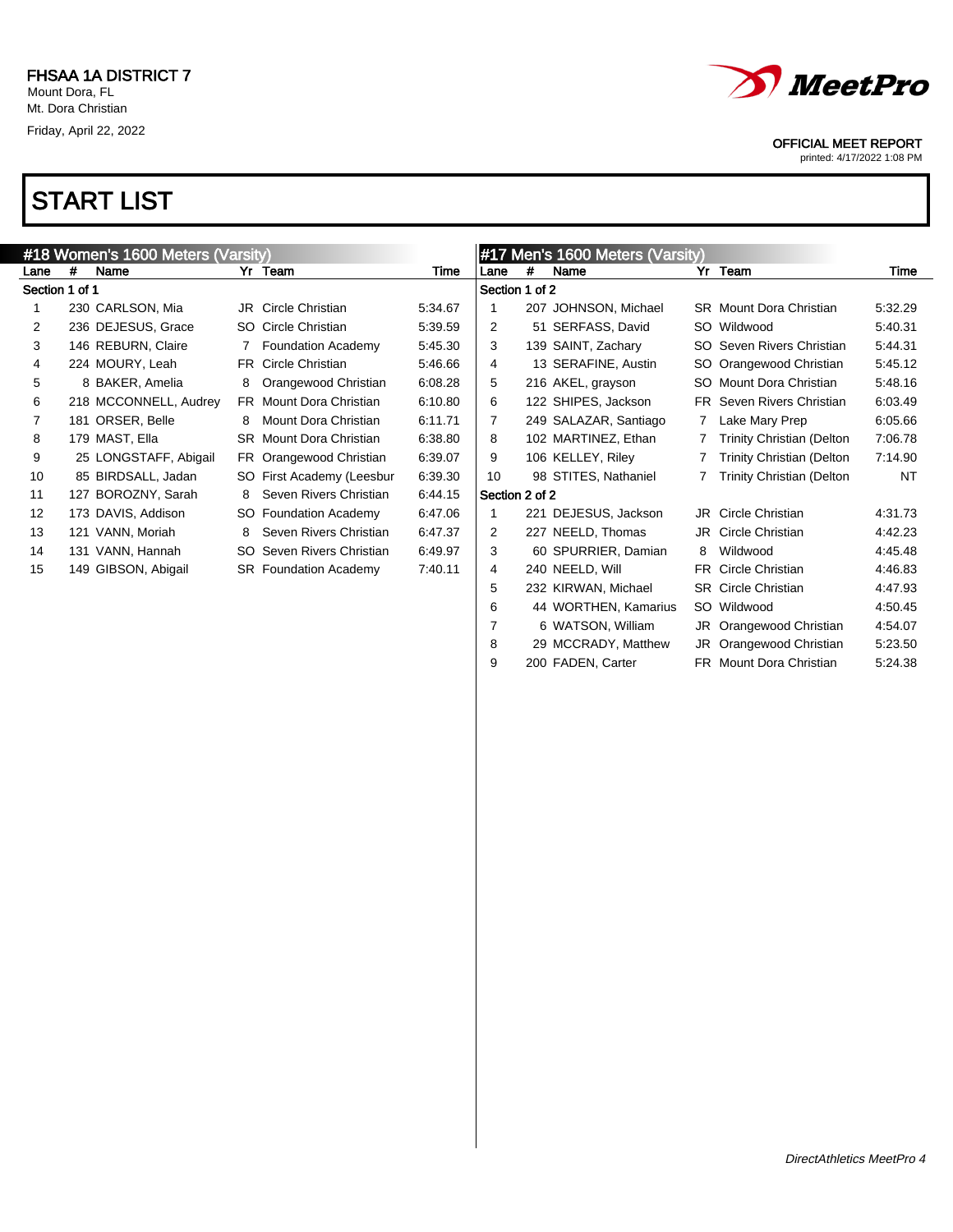

printed: 4/17/2022 1:08 PM

|                      | #26 Women's 4 x 100m Relay (Varsity) |                            |       |   | #25 Men's 4 x 100m Relay (Varsity) |                           |       |
|----------------------|--------------------------------------|----------------------------|-------|---|------------------------------------|---------------------------|-------|
|                      | Lane Team                            |                            | Time  |   | Lane Team                          |                           | Time  |
|                      | Section 1 of 1                       |                            |       |   | Section 1 of 1                     |                           |       |
| $\mathbf{2}^{\circ}$ | Mount Dora Christian (A)             | Α                          | 57.85 | 2 | Circle Christian (A)               | A                         | 47.13 |
|                      | 1) LLANO, Gabriella FR               | 2) SOWERS, Leah SO         |       |   | 1) RIVERA, Enoch FR                | 2) BANCALARI, Augustin JR |       |
|                      | 3) ARAMINO, Marilana SO              | 4) BOLANO, Valerie SO      |       |   | 3) KLOZNICK, Bray JR               | 4) MCMANUS, Carson SO     |       |
|                      | 5) HORBAL, Reese 7                   | 6) ARNETT, Tiffany SO      |       |   | 5) COTA, Paul JR                   | 6)                        |       |
|                      | 7) OLDHAM, Caroline SO               | 8) ST.JEAN, Holy 8         |       | 3 | Mount Dora Christian (A)           | A                         | 44.13 |
| 3                    | Seven Rivers Christian (A)           | A                          | 52.82 |   | 1) CARR, Matt SO                   | 2) DALE, Jayveon SO       |       |
|                      | 1) SHIPES, Julia JR                  | 2) PETERS, McKala FR       |       |   | 3) MCKENZIE, Matthew SR            | 4) EDMONDS, Tyson SR      |       |
|                      | 3) PHILLIPS, Jennah Kay SR           | 4) EDEN, Emily SO          |       |   | 5) ANDREWS, Jamin FR               | 6) BRYANT, Isaiah JR      |       |
|                      | 5) LEONARD, Nora SO                  | 6) BAILEY, Jurisah 6       |       |   | 7) DALTON, Xavier SO               | 8) VIRGIL, Reggie SR      |       |
| 4                    | Wildwood (A)                         | A                          | 49.15 | 4 | Wildwood (A)                       | A                         | 43.39 |
|                      | 1) STRICKLAND, Emma FR               | 2) BROWN, Kendall JR       |       |   | 1) BEST, Alan SR                   | 2) SMITH, Omari SR        |       |
|                      | 3) WILLIAMS, Casey 7                 | 4) CORBIN, Ja'Kyra FR      |       |   | 3) BROWN III, Vernell FR           | 4) KEILER, Tyrese FR      |       |
|                      | 5) JACKSON, Ranyla FR                | 6) CORBIN, Ja'Nylah 8      |       |   | 5) COLEBROOKS, Jeremiah JR         | 6) SIMMONS, Lorenza SO    |       |
|                      | 7) EDWARDS, Shakeria 7               | 8)                         |       |   | 7) SOLOMON, Shane JR               | 8) HARDING, Ricky JR      |       |
| 5                    | Foundation Academy (A)               | A                          | 51.91 | 5 | Foundation Academy (A)             | A                         | 43.59 |
|                      | 1) BROOKINS, Haven JR                | 2) BRYANT, Cianna JR       |       |   | 1) GARCIA, Ian JR                  | 2) BRONAUGH, James SO     |       |
|                      | 3) BANGSUND, Avery FR                | 4) PETERS, Lee 8           |       |   | 3) JEAN, Daniel SO                 | 4) ROGERS, Zephy SO       |       |
|                      | 5) VANCE, Sarah FR                   | 6) GIBSON, Abigail SR      |       |   | 5) JHONSON, Jadan FR               | 6) BELONI, Caleb FR       |       |
| 6                    | First Academy (Leesburg) (A)         | A                          | 54.33 | 6 | Seven Rivers Christian (A)         | A                         | 46.25 |
|                      | 1) FOUGHT, Emma SR                   | 2) BRACCO, Morgan SO       |       |   | 1) AGUILERA, Mario SR              | 2) EDEN, Alex SR          |       |
|                      | 3) ARZU, Sophia SR                   | 4) ISEMINGER, Ella SR      |       |   | 3) SUMMERS, Brent JR               | 4) GRAHAM, Sean FR        |       |
|                      | 5) BETHEL, Te'Ahri 7                 | 6) GRUNWALD, Anna Grace SR |       |   | 5) HOLLY, Mason SO                 | 6) BERGSTROM, Aiden SR    |       |
|                      | 7) HWANG, Elizabeth SO               | 8) YOUNG, Jaden SR         |       |   | 7) CULI, Aaron FR                  | 8) ALBERECE, Elijah FR    |       |
|                      |                                      |                            |       |   |                                    |                           |       |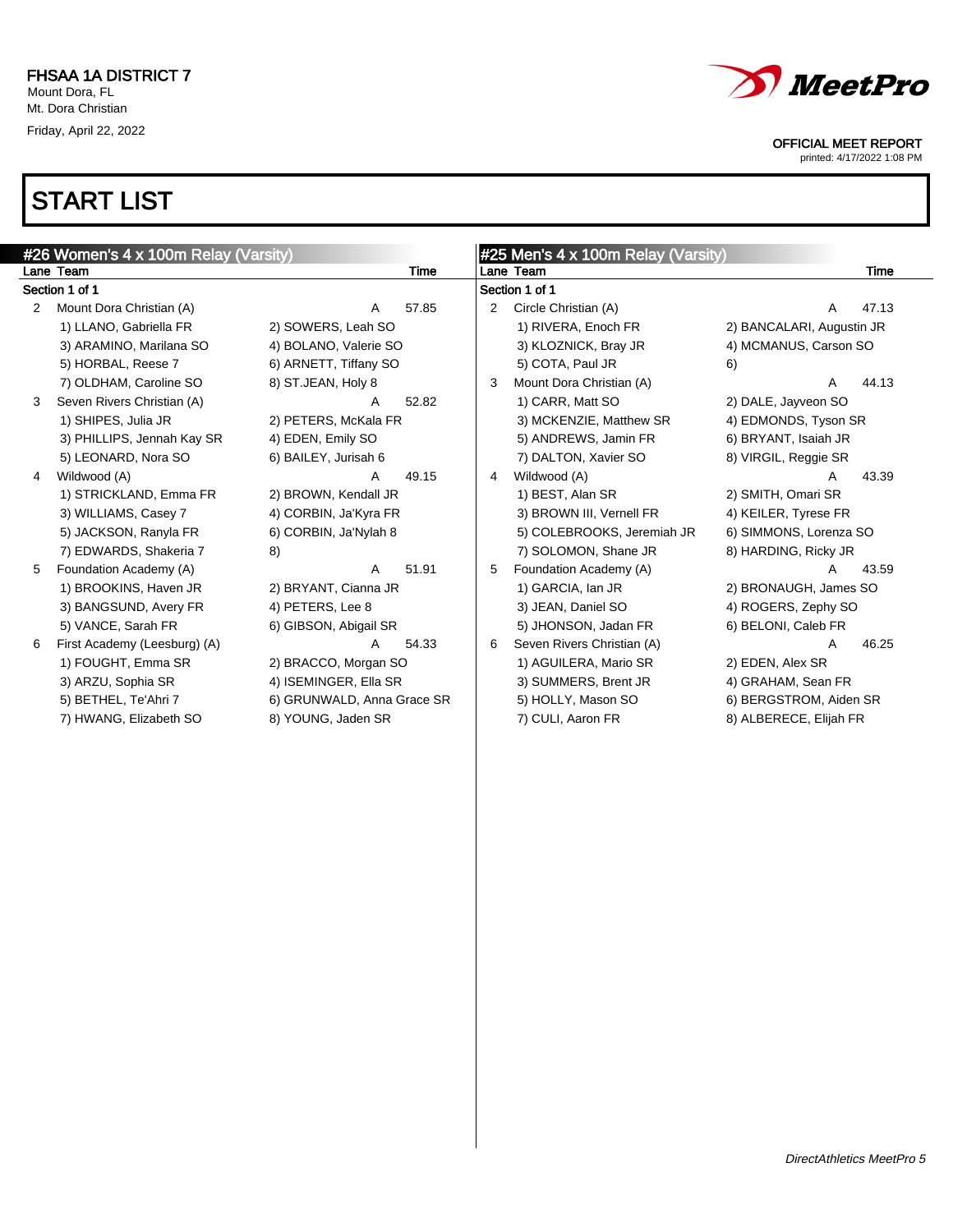

 62 COLEBROOKS, Jeremi JR Wildwood 54.86 231 PEARSON, Jackson SR Circle Christian 55.00 7 178 ANDREWS, Jamin FR Mount Dora Christian 56.11 8 217 BENNETT, Javaris FR Mount Dora Christian 56.20

### OFFICIAL MEET REPORT

printed: 4/17/2022 1:08 PM

|                |   | #10 Women's 400 Meters (Varsity) |     |                           |           |                |   | #9 Men's 400 Meters (Varsity) |    |                                  |         |
|----------------|---|----------------------------------|-----|---------------------------|-----------|----------------|---|-------------------------------|----|----------------------------------|---------|
| Lane           | # | Name                             |     | Yr Team                   | Time      | Lane           | # | Name                          |    | Yr Team                          | Time    |
| Section 1 of 3 |   |                                  |     |                           |           | Section 1 of 3 |   |                               |    |                                  |         |
| 3              |   | 185 BOLANO, Valerie              |     | SO Mount Dora Christian   | <b>NT</b> |                |   | 220 SCHICK, Tanner            |    | FR Mount Dora Christian          | NT      |
| 4              |   | 213 ST.JEAN, Holy                | 8   | Mount Dora Christian      | 1:24.03   | 2              |   | 93 BUTTERTON, Nathan          |    | FR Trinity Christian (Delton     | 1:09.60 |
| 5              |   | 145 CASTLEBERRY, Ella            |     | FR Foundation Academy     | 1:27.64   | 3              |   | 74 MASTERJOHN, Mark           |    | SO First Academy (Leesbur        | 1:03.89 |
| Section 2 of 3 |   |                                  |     |                           |           | 4              |   | 71 RUTZEBECK, Luke            | 8  | First Academy (Leesbur           | 1:00.91 |
| 2              |   | 140 VANCE, Sarah                 |     | FR Foundation Academy     | 1:15.72   | 5              |   | 251 ALRIDGE, Ian              |    | SO Lake Mary Prep                | 1:02.72 |
| 3              |   | 12 STEPHENS, Robyn               |     | FR Orangewood Christian   | 1:09.52   | 6              |   | 72 BRYANT, Jackson            |    | FR First Academy (Leesbur        | 1:09.13 |
| 4              |   | 50 SERFASS, Hannah               |     | FR Wildwood               | 1:08.32   | 7              |   | 108 AYALA, Alex               |    | SO Trinity Christian (Delton     | 1:12.03 |
| 5              |   | 167 EARL, Kaley                  |     | <b>Foundation Academy</b> | 1:09.15   | 8              |   | FORNESS, Parker               | 8  | Orangewood Christian             | NT      |
| 6              |   | 234 BERGIN, Laura                |     | FR Circle Christian       | 1:12.13   | Section 2 of 3 |   |                               |    |                                  |         |
| 7              |   | 209 MCCONNELL, Avery             |     | FR Mount Dora Christian   | 1:15.84   |                |   | 253 HANSTEIN, Deven           |    | JR Lake Mary Prep                | 59.99   |
| Section 3 of 3 |   |                                  |     |                           |           | 2              |   | 94 BRANT, Jess                | JR | <b>Trinity Christian (Delton</b> | 58.95   |
|                |   | 115 LEONARD, Nora                |     | SO Seven Rivers Christian | 1:06.58   | 3              |   | 111 AGUILERA, Mario           |    | <b>SR</b> Seven Rivers Christian | 58.24   |
| 2              |   | 86 ARZU, Sophia                  |     | SR First Academy (Leesbur | 1:05.66   | 4              |   | 59 SOLOMON, Shane             |    | JR Wildwood                      | 56.95   |
| 3              |   | 118 EDEN, Emily                  |     | SO Seven Rivers Christian | 1:03.45   | 5              |   | 125 HOLLY, Mason              |    | SO Seven Rivers Christian        | 58.18   |
| 4              |   | 55 WILLIAMS, Casey               |     | Wildwood                  | 1:01.18   | 6              |   | 151 KELLY, Colton             |    | FR Foundation Academy            | 58.89   |
| 5              |   | 65 JACKSON, Ranyla               |     | FR Wildwood               | 1:03.05   | 7              |   | 126 GRAHAM, Sean              |    | <b>FR</b> Seven Rivers Christian | 59.13   |
| 6              |   | 119 PETERS, McKala               | FR. | Seven Rivers Christian    | 1:03.71   | 8              |   | 155 CLEMENTS, Joel            |    | SO Foundation Academy            | 1:00.08 |
| 7              |   | 30 NOYES, Livia                  | JR  | Orangewood Christian      | 1:05.89   | Section 3 of 3 |   |                               |    |                                  |         |
| 8              |   | 252 APRILL, Evia                 |     | SO Lake Mary Prep         | 1:08.06   |                |   | 228 PARKER, Isaiah            |    | JR Circle Christian              | 56.19   |
|                |   |                                  |     |                           |           | 2              |   | 14 BULGER, Elijah             |    | SO Orangewood Christian          | 55.68   |
|                |   |                                  |     |                           |           | 3              |   | 141 GARCIA, Ian               |    | JR Foundation Academy            | 54.89   |
|                |   |                                  |     |                           |           | 4              |   | 42 SMITH, Omari               |    | SR Wildwood                      | 50.63   |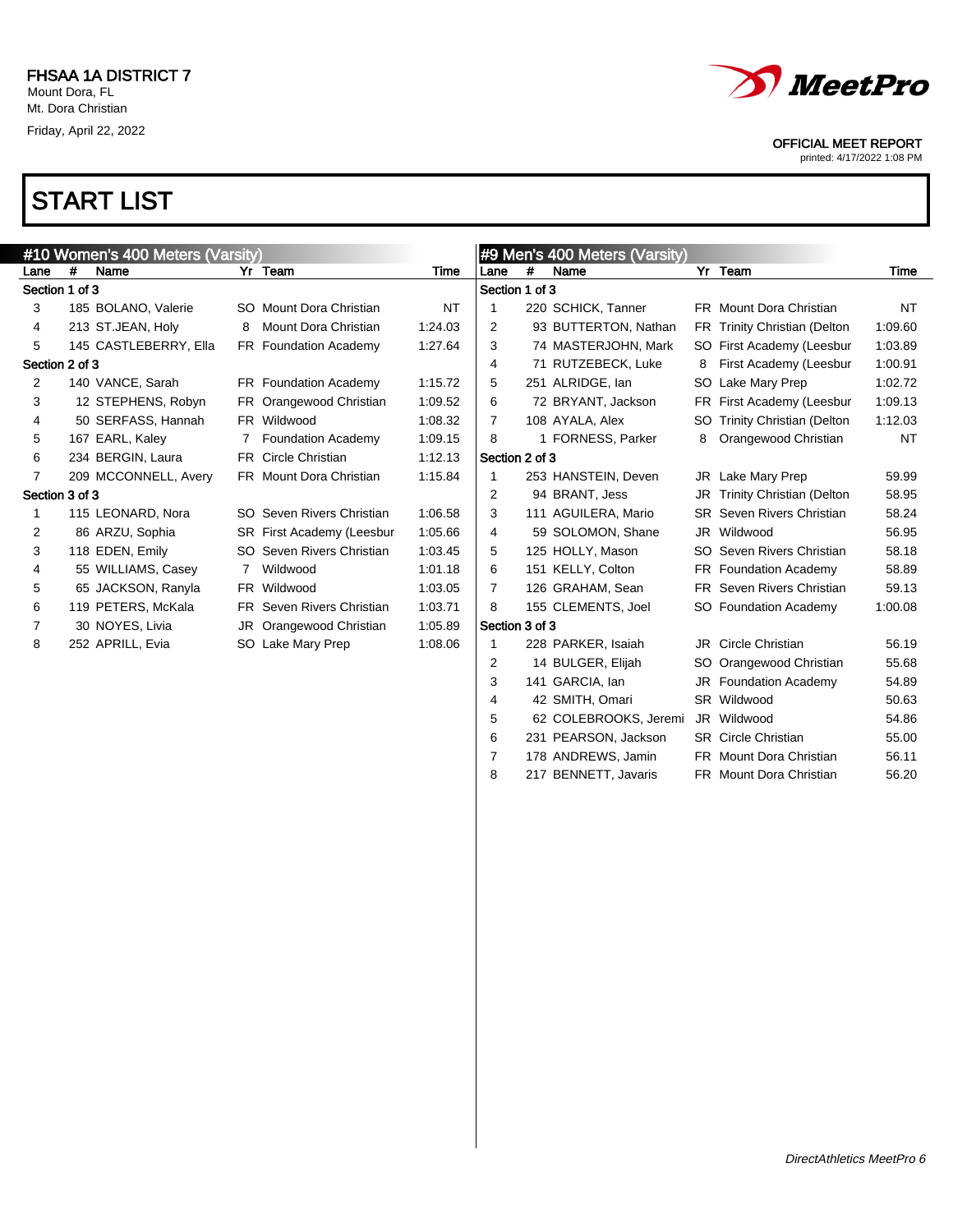

printed: 4/17/2022 1:08 PM

|                |   | #24 Women's 300m Hurdles (Varsity) |                              |           |                |   | #23 Men's 300m Hurdles (Varsity) |   |                                  |       |
|----------------|---|------------------------------------|------------------------------|-----------|----------------|---|----------------------------------|---|----------------------------------|-------|
| Lane           | # | Name                               | Yr Team                      | Time      | Lane           | # | Name                             |   | Yr Team                          | Time  |
| Section 1 of 2 |   |                                    |                              |           | Section 1 of 2 |   |                                  |   |                                  |       |
| 3              |   | 203 ARNETT, Tiffany                | SO Mount Dora Christian      | <b>NT</b> | 2              |   | 123 BERGSTROM, Aiden             |   | <b>SR</b> Seven Rivers Christian | NT    |
| 4              |   | 81 DAUGHERTY, Olivia               | FR First Academy (Leesbur    | 1:01.34   | 3              |   | 130 ANDERSON, Hunter             |   | SO Seven Rivers Christian        | 50.63 |
| 5              |   | 193 ARAMINO, Marilana              | SO Mount Dora Christian      | <b>NT</b> | 4              |   | 133 LATORRACA, Dominic           |   | SO Seven Rivers Christian        | 47.84 |
| Section 2 of 2 |   |                                    |                              |           | 5              |   | 87 LEIVA, Devyn                  | 8 | First Academy (Leesbur           | 48.35 |
|                |   | 120 EVERTS, Victoria               | SO Seven Rivers Christian    | 57.81     | 6              |   | 163 BELONI, Caleb                |   | FR Foundation Academy            | NT    |
| 2              |   | 161 BROOKINS, Haven                | <b>JR</b> Foundation Academy | 54.46     | Section 2 of 2 |   |                                  |   |                                  |       |
| 3              |   | 118 EDEN, Emily                    | SO Seven Rivers Christian    | 52.67     |                |   | 19 BENNETT, Jackson              |   | SR Orangewood Christian          | 46.69 |
| 4              |   | 189 TWEEDIE, Madison               | FR Mount Dora Christian      | 48.96     | 2              |   | 34 HARDING, Ricky                |   | JR Wildwood                      | 44.84 |
| 5              |   | 58 EDWARDS, Shakeria               | Wildwood                     | 51.36     | 3              |   | 202 ANDREWS, James               |   | <b>JR</b> Mount Dora Christian   | 42.29 |
| 6              |   | 90 ADCOCK, Raylynn                 | JR Trinity Christian (Delton | 53.66     | 4              |   | 244 MCMANUS, Carson              |   | SO Circle Christian              | 41.18 |
| $\overline{7}$ |   | 144 BANGSUND, Avery                | FR Foundation Academy        | 56.05     | 5              |   | 205 BRYANT, Isaiah               |   | JR Mount Dora Christian          | 41.66 |
| 8              |   | 83 HWANG, Elizabeth                | SO First Academy (Leesbur    | 58.61     | 6              |   | 215 MCKENZIE, Matthew            |   | <b>SR</b> Mount Dora Christian   | 42.49 |
|                |   |                                    |                              |           |                |   | 3 ZHANG, Jakob                   |   | SR Orangewood Christian          | 45.60 |
|                |   |                                    |                              |           | 8              |   | 15 BUTTERSTEIN, Noah             |   | SR Orangewood Christian          | 47.46 |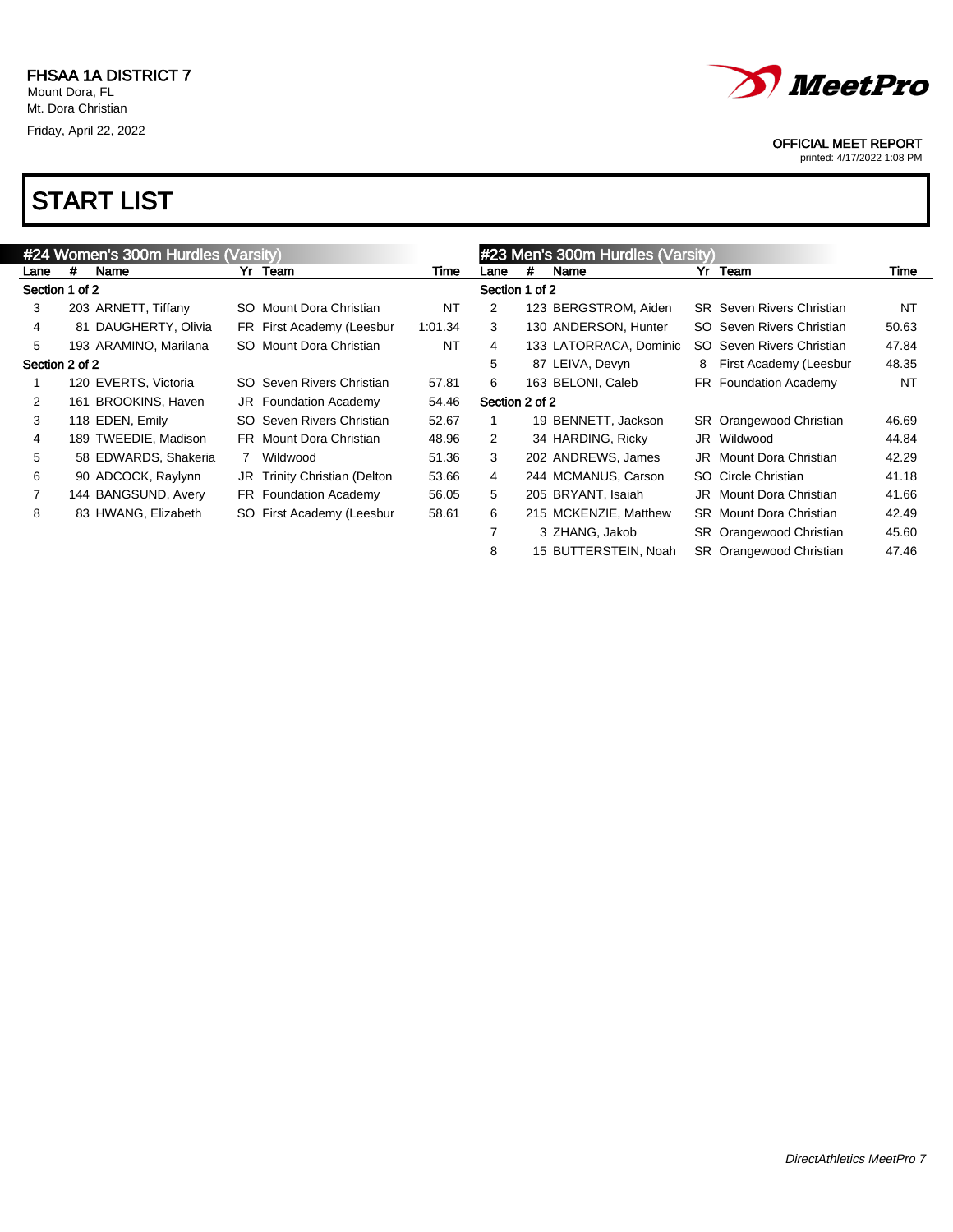

printed: 4/17/2022 1:08 PM

| #16 Women's 800 Meters (Varsity) |   |                         |     |                                  | #11 Men's 800 Meters (Varsity) |                |   |                        |    |                                  |         |
|----------------------------------|---|-------------------------|-----|----------------------------------|--------------------------------|----------------|---|------------------------|----|----------------------------------|---------|
| Lane                             | # | Name                    |     | Yr Team                          | Time                           | Lane           | # | Name                   |    | Yr Team                          | Time    |
| Section 1 of 1                   |   |                         |     |                                  |                                | Section 1 of 1 |   |                        |    |                                  |         |
|                                  |   | 247 RUDOLPH, Sarah      |     | <b>SR</b> Circle Christian       | 2:24.64                        |                |   | 44 WORTHEN, Kamarius   |    | SO Wildwood                      | 2:06.74 |
| 2                                |   | 226 WILLIAMS, Kaela     |     | <b>SR</b> Circle Christian       | 2:29.52                        | $\overline{2}$ |   | 166 NYLAND, Andrew     |    | SO Foundation Academy            | 2:06.85 |
| 3                                |   | 50 SERFASS, Hannah      |     | FR Wildwood                      | 2:31.76                        | 3              |   | 227 NEELD, Thomas      |    | JR Circle Christian              | 2:07.58 |
| 4                                |   | 239 FAGOT, Abigail      | 8   | Circle Christian                 | 2:34.24                        | 4              |   | 225 PARKER, Samuel     |    | <b>JR</b> Circle Christian       | 2:07.83 |
| 5                                |   | 252 APRILL, Evia        |     | SO Lake Mary Prep                | 2:36.61                        | 5              |   | 5 SUSLA, Rylan         | JR | Orangewood Christian             | 2:09.55 |
| 6                                |   | 183 HORSFORD, Rachel    | SO. | Mount Dora Christian             | 2:43.58                        | 6              |   | 48 STRICKLAND, Emory   |    | FR Wildwood                      | 2:10.04 |
| 7                                |   | 181 ORSER, Belle        | 8   | Mount Dora Christian             | 2:48.01                        | $\overline{7}$ |   | 56 STRICKLAND, Jessie  |    | SR Wildwood                      | 2:11.17 |
| 8                                |   | 162 VAN DER RIET, Rahel |     | JR Foundation Academy            | 2:49.33                        | 8              |   | 245 ATWELL, Noah       |    | <b>SR</b> Circle Christian       | 2:12.81 |
| 9                                |   | 8 BAKER, Amelia         | 8   | Orangewood Christian             | 2:52.15                        | 9              |   | 196 FADEN, Spencer     |    | JR Mount Dora Christian          | 2:15.88 |
| 10                               |   | 85 BIRDSALL, Jadan      |     | SO First Academy (Leesbur        | 2:55.47                        | 10             |   | 200 FADEN, Carter      |    | FR Mount Dora Christian          | 2:19.35 |
| 11                               |   | 172 GAUD, Liani         |     | FR Foundation Academy            | 2:59.33                        | 11             |   | 207 JOHNSON, Michael   |    | <b>SR</b> Mount Dora Christian   | 2:21.76 |
| 12                               |   | 195 CARDOSO, Jade       |     | FR Mount Dora Christian          | 2:59.94                        | 12             |   | 29 MCCRADY, Matthew    |    | JR Orangewood Christian          | 2:24.14 |
| 13                               |   | 121 VANN, Moriah        | 8   | Seven Rivers Christian           | 3:03.16                        | 13             |   | 143 VAN DER REIT, Cole |    | FR Foundation Academy            | 2:27.29 |
| 14                               |   | 131 VANN, Hannah        |     | SO Seven Rivers Christian        | 3:07.65                        | 14             |   | 13 SERAFINE, Austin    |    | SO Orangewood Christian          | 2:28.57 |
| 15                               |   | 11 ZHANG, Savannah      |     | FR Orangewood Christian          | 3:09.71                        | 15             |   | 157 REY, Sebastian     |    | SO Foundation Academy            | 2:28.87 |
| 16                               |   | 57 WILLIAM, Megane      |     | SO Wildwood                      | 3:19.34                        | 16             |   | 128 CULI, Aaron        |    | FR Seven Rivers Christian        | 2:29.59 |
| 17                               |   | 117 BOLLING, Keely      |     | <b>SR</b> Seven Rivers Christian | <b>NT</b>                      | 17             |   | 139 SAINT, Zachary     |    | SO Seven Rivers Christian        | 2:34.32 |
|                                  |   |                         |     |                                  |                                | 18             |   | 249 SALAZAR, Santiago  |    | Lake Mary Prep                   | 2:38.81 |
|                                  |   |                         |     |                                  |                                | 19             |   | 122 SHIPES, Jackson    |    | <b>FR</b> Seven Rivers Christian | 2:43.60 |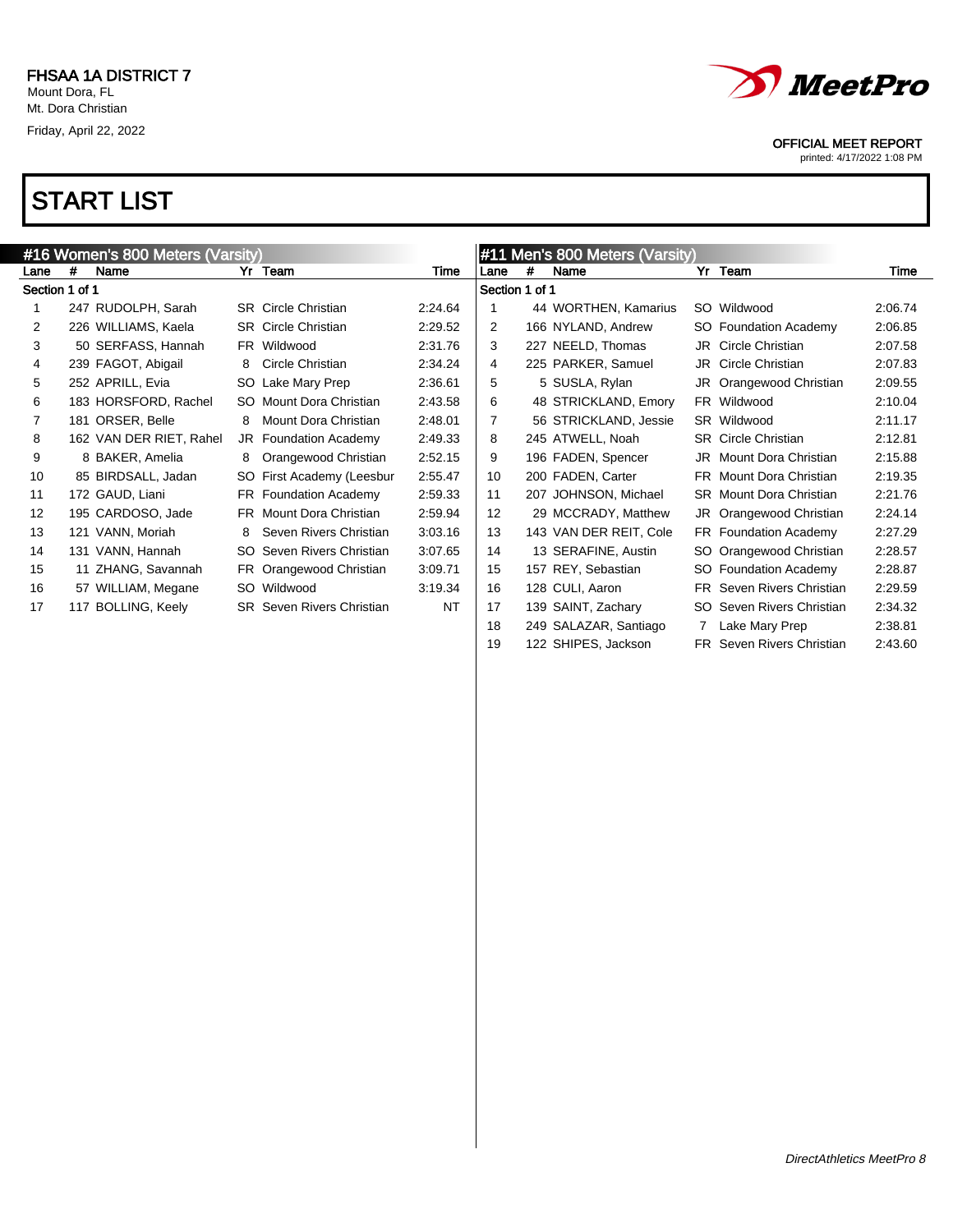

printed: 4/17/2022 1:08 PM

# START LIST

|                |   | #8 Women's 200 Meters (Varsity)                 |     |                                  |           |                |     | #3 Men's 200 Meters (Varsity) |   |                                  |       |
|----------------|---|-------------------------------------------------|-----|----------------------------------|-----------|----------------|-----|-------------------------------|---|----------------------------------|-------|
| Lane           | # | Name                                            |     | Yr Team                          | Time      | Lane           | #   | Name                          |   | Yr Team                          | Time  |
| Section 1 of 3 |   |                                                 |     |                                  |           | Section 1 of 3 |     |                               |   |                                  |       |
| 3              |   | 147 BRYANT, Cianna                              |     | <b>JR</b> Foundation Academy     | <b>NT</b> |                |     | 72 BRYANT, Jackson            |   | FR First Academy (Leesbur        | 30.13 |
| 4              |   | 199 SHEPHERD, Kaitlyn                           | 8   | Mount Dora Christian             | 33.24     | 2              |     | 95 LINTON, Jahquavious        |   | SO Trinity Christian (Delton     | 27.17 |
| 5              |   | 191 OLDHAM, Caroline                            |     | SO Mount Dora Christian          | 33.42     | 3              |     | 103 RODRIGUEZ, Jaden          |   | FR Trinity Christian (Delton     | 26.17 |
| Section 2 of 3 |   |                                                 |     |                                  |           | 4              |     | 126 GRAHAM, Sean              |   | FR Seven Rivers Christian        | 25.46 |
|                |   | 12 STEPHENS, Robyn                              |     | FR Orangewood Christian          | 31.86     | 5              |     | 32 AUGUSTIN, Fred             |   | FR Orangewood Christian          | 26.05 |
| 2              |   | 234 BERGIN, Laura                               |     | <b>FR</b> Circle Christian       | 31.02     | 6              |     | 250 OROZCO, Gregory           |   | SR Lake Mary Prep                | 26.86 |
| 3              |   | 222 SPIVEY, Caroline                            |     | <b>SR</b> Circle Christian       | 30.55     | 7              |     | 105 PONCE-ARCE, Adrian        | 8 | <b>Trinity Christian (Delton</b> | 29.71 |
| 4              |   | 248 PERDUE, Kristianne                          |     | SR Lake Mary Prep                | 29.42     | Section 2 of 3 |     |                               |   |                                  |       |
| 5              |   | 210 LLANO, Gabriella                            |     | FR Mount Dora Christian          | 30.21     | 1              |     | 7 BELFLOWER, Joseph           |   | SR Orangewood Christian          | 24.87 |
| 6              |   | 140 VANCE, Sarah                                |     | FR Foundation Academy            | 30.86     | 2              |     | 124 EDEN, Alex                |   | <b>SR</b> Seven Rivers Christian | 24.69 |
| 7              |   | 16 HUTCHENS, Sydney                             | 6   | Orangewood Christian             | 31.24     | 3              |     | 125 HOLLY, Mason              |   | SO Seven Rivers Christian        | 24.30 |
| 8              |   | 76 GRUNWALD, Anna Gra SR First Academy (Leesbur |     |                                  | 32.60     | 4              |     | 148 JEAN, Daniel              |   | SO Foundation Academy            | 23.97 |
| Section 3 of 3 |   |                                                 |     |                                  |           | 5              |     | 79 CAGUA, A.J.                |   | SR First Academy (Leesbur        | 24.18 |
|                |   | 65 JACKSON, Ranyla                              |     | FR Wildwood                      | 28.10     | 6              |     | 231 PEARSON, Jackson          |   | <b>SR</b> Circle Christian       | 24.49 |
| 2              |   | 119 PETERS, McKala                              |     | <b>FR</b> Seven Rivers Christian | 27.69     | 7              |     | 238 RIVERA, Enoch             |   | FR Circle Christian              | 24.84 |
| 3              |   | 55 WILLIAMS, Casey                              | 7   | Wildwood                         | 27.01     | 8              |     | 228 PARKER, Isaiah            |   | JR Circle Christian              | 25.14 |
| 4              |   | 53 CORBIN, Ja'Kyra                              |     | FR Wildwood                      | 25.71     | Section 3 of 3 |     |                               |   |                                  |       |
| 5              |   | 156 PETERS, Lee                                 | 8   | Foundation Academy               | 26.52     | 1              |     | 215 MCKENZIE, Matthew         |   | <b>SR</b> Mount Dora Christian   | 23.71 |
| 6              |   | 113 BAILEY, Jurisah                             | 6   | Seven Rivers Christian           | 27.26     | 2              |     | 175 ROGERS, Zephy             |   | SO Foundation Academy            | 23.47 |
| 7              |   | 30 NOYES, Livia                                 | JR  | Orangewood Christian             | 28.09     | 3              |     | 205 BRYANT, Isaiah            |   | JR Mount Dora Christian          | 22.69 |
| 8              |   | 115 LEONARD, Nora                               | SO. | Seven Rivers Christian           | 28.75     | 4              |     | 42 SMITH, Omari               |   | SR Wildwood                      | 21.98 |
|                |   |                                                 |     |                                  |           | 5              | 171 | <b>BRONAUGH, James</b>        |   | SO Foundation Academy            | 22.50 |
|                |   |                                                 |     |                                  |           | 6              |     | 190 VIRGIL, Reggie            |   | <b>SR</b> Mount Dora Christian   | 23.44 |
|                |   |                                                 |     |                                  |           | 7              |     | 62 COLEBROOKS, Jeremi         |   | JR Wildwood                      | 23.52 |

8 33 BEST, Alan SR Wildwood 23.94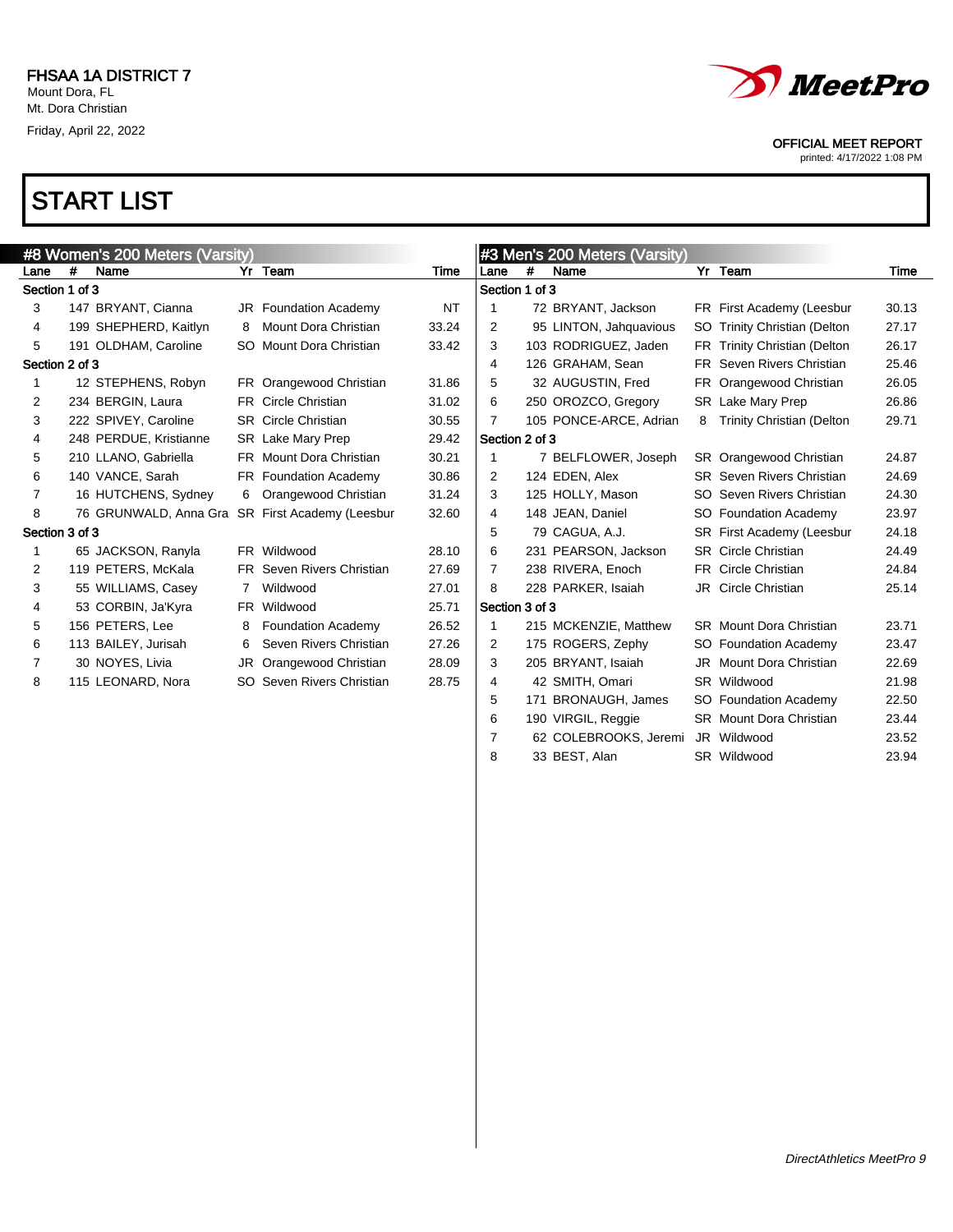

printed: 4/17/2022 1:08 PM

|                |   | #20 Women's 3200 Meters (Varsity) |   |                                |          |                |     | #19 Men's 3200 Meters (Varsity) |   |                                |          |
|----------------|---|-----------------------------------|---|--------------------------------|----------|----------------|-----|---------------------------------|---|--------------------------------|----------|
| Lane           | # | Name                              |   | Yr Team                        | Time     | Lane           | #   | Name                            |   | Yr Team                        | Time     |
| Section 1 of 1 |   |                                   |   |                                |          | Section 1 of 1 |     |                                 |   |                                |          |
|                |   | 247 RUDOLPH, Sarah                |   | <b>SR</b> Circle Christian     | 11:10.55 |                | 221 | DEJESUS, Jackson                |   | <b>JR</b> Circle Christian     | 9:57.06  |
| 2              |   | 236 DEJESUS, Grace                |   | SO Circle Christian            | 11:43.85 | 2              |     | 232 KIRWAN, Michael             |   | <b>SR</b> Circle Christian     | 9:59.57  |
| 3              |   | 224 MOURY, Leah                   |   | FR Circle Christian            | 12:07.44 | 3              |     | 240 NEELD, Will                 |   | <b>FR</b> Circle Christian     | 10:02.89 |
| 4              |   | 146 REBURN, Claire                |   | <b>Foundation Academy</b>      | 12:17.86 | $\overline{4}$ |     | 229 JAGEN, Calvin               |   | SO Circle Christian            | 10:12.76 |
| 5              |   | 150 ELDER, Eva                    | 8 | <b>Foundation Academy</b>      | 13:24.05 | 5              |     | 6 WATSON, William               |   | JR Orangewood Christian        | 11:11.04 |
| 6              |   | 218 MCCONNELL, Audrey             |   | <b>FR</b> Mount Dora Christian | 13:31.63 | 6              |     | 45 CARVAJAL, Jose               |   | FR Wildwood                    | 11:25.44 |
|                |   | 179 MAST, Ella                    |   | <b>SR</b> Mount Dora Christian | 13:34.86 | 7              |     | 35 MORGAN, Bahmani              |   | SR Wildwood                    | 11:44.16 |
| 8              |   | 209 MCCONNELL, Avery              |   | FR Mount Dora Christian        | NT       | 8              |     | 200 FADEN, Carter               |   | <b>FR</b> Mount Dora Christian | 12:21.45 |
|                |   |                                   |   |                                |          | 9              |     | 196 FADEN, Spencer              |   | <b>JR</b> Mount Dora Christian | 12:50.43 |
|                |   |                                   |   |                                |          | 10             |     | 108 AYALA, Alex                 |   | SO Trinity Christian (Delton   | 16:11.82 |
|                |   |                                   |   |                                |          | 11             |     | 176 MARENCO, Landon             |   | <b>FR</b> Mount Dora Christian | NT       |
|                |   |                                   |   |                                |          | 12             |     | 60 SPURRIER, Damian             | 8 | Wildwood                       | NT       |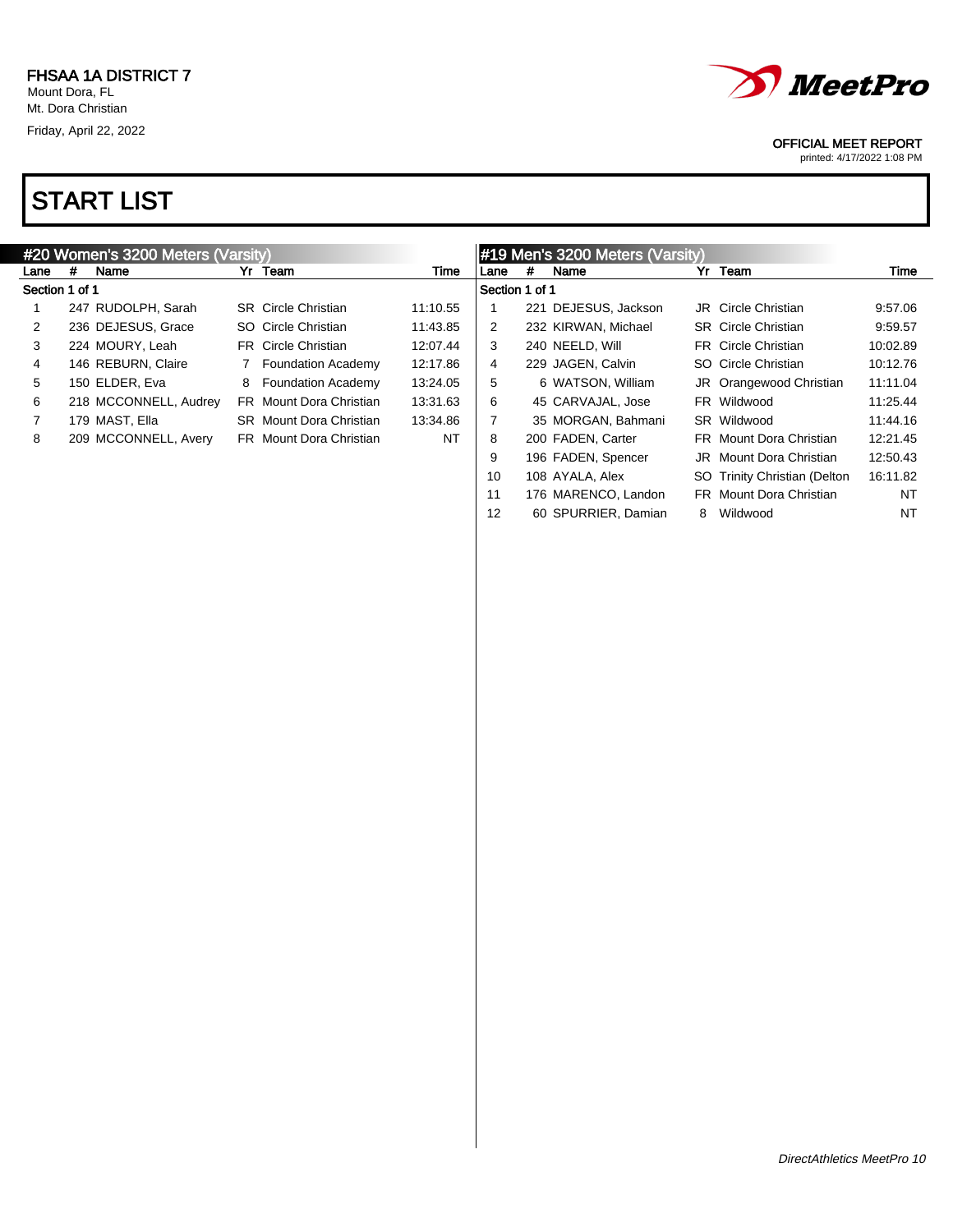

printed: 4/17/2022 1:08 PM

 $\overline{\phantom{0}}$ 

|   | #28 Women's 4 x 400m Relay (Varsity) |                            |   | #27 Men's 4 x 400m Relay (Varsity) |                            |
|---|--------------------------------------|----------------------------|---|------------------------------------|----------------------------|
|   | Lane Team                            | Time                       |   | Lane Team                          | Time                       |
|   | Section 1 of 1                       |                            |   | Section 1 of 1                     |                            |
| 1 | Foundation Academy (A)               | 4:53.09<br>A               | 2 | Seven Rivers Christian (A)         | A 4:15.26                  |
|   | 1) BANGSUND, Avery FR                | 2) BROOKINS, Haven JR      |   | 1) AGUILERA, Mario SR              | 2) BERGSTROM, Aiden SR     |
|   | 3) REBURN, Claire 7                  | 4) EARL, Kaley 7           |   | 3) SUMMERS, Brent JR               | 4) GRAHAM, Sean FR         |
|   | 5) VANCE, Sarah FR                   | 6)                         |   | 5) HOLLY, Mason SO                 | 6) LATORRACA, Dominic SO   |
| 2 | Mount Dora Christian (A)             | 4:43.02<br>A               |   | 7) CULI, Aaron FR                  | 8) ALBERECE, Elijah FR     |
|   | 1) HORSFORD, Rachel SO               | 2) MAST, Ella SR           | 3 | Foundation Academy (A)             | A 3:56.22                  |
|   | 3) SOWERS, Leah SO                   | 4) HORBAL, Reese 7         |   | 1) GARCIA, Ian JR                  | 2) MCFARLAND, Sam SO       |
|   | 5) TWEEDIE, Madison FR               | 6) ARNETT, Tiffany SO      |   | 3) NYLAND, Andrew SO               | 4) ROSENTHAL, Jesse 7      |
|   | 7) ARAMINO, Marilana SO              | 8) LLANO, Gabriella FR     |   | 5) CLEMENTS, Joel SO               | 6) DEBOLES, Owen SR        |
| 3 | Circle Christian (A)                 | 4:32.13<br>A               | 4 | Wildwood (A)                       | A 3:35.19                  |
|   | 1) WILLIAMS, Kaela SR                | 2) FAGOT, Abigail 8        |   | 1) STRICKLAND, Jessie SR           | 2) SOLOMON, Shane JR       |
|   | 3) CARLSON, Mia JR                   | 4) RUDOLPH, Sarah SR       |   | 3) BEST, Alan SR                   | 4) KEILER, Tyrese FR       |
|   | 5) KISTNER, Gianna JR                | 6) MOURY, Leah FR          |   | 5) SMITH, Omari SR                 | 6) COLEBROOKS, Jeremiah JR |
| 4 | Wildwood (A)                         | 4:13.16<br>$\mathsf{A}$    |   | 7) JACKSON, Sharef SO              | 8) WORTHEN, Kamarius SO    |
|   | 1) JACKSON, Ranyla FR                | 2) SERFASS, Hannah FR      | 5 | Circle Christian (A)               | A 3:43.42                  |
|   | 3) STRICKLAND, Emma FR               | 4) WILLIAMS, Casey 7       |   | 1) PEARSON, Jackson SR             | 2) DEJESUS, Jackson JR     |
|   | 5) CORBIN, Ja'Kyra FR                | 6) EDWARDS, Shakeria 7     |   | 3) PARKER, Isaiah JR               | 4) MCMANUS, Carson SO      |
|   | 7) CORBIN, Ja'Nylah 8                | 8) BROWN, Kendall JR       |   | 5) PARKER, Samuel JR               | 6) RIVERA, Enoch FR        |
| 5 | First Academy (Leesburg) (A)         | A 4:27.42                  | 6 | Orangewood Christian (A)           | A 3:57.19                  |
|   | 1) BELIVEAU, Molly SO                | 2) FOUGHT, Emma SR         |   | 1) BULGER, Elijah SO               | 2) BUTTERSTEIN, Noah SR    |
|   | 3) ARZU, Sophia SR                   | 4) ISEMINGER, Ella SR      |   | 3) FORNESS, Parker 8               | 4) SUSLA, Rylan JR         |
|   | 5) BETHEL, Te'Ahri 7                 | 6) BIRDSALL, Jadan SO      |   | 5) ZHANG, Jakob SR                 | 6) MCCRADY, Matthew JR     |
|   | 7) BIRDSALL, Madison SO              | 8) GRUNWALD, Anna Grace SR |   | 7) BENNETT, Jackson SR             | 8) BELFLOWER, Joseph SR    |
| 6 | Orangewood Christian (A)             | A 4:39.87                  | 7 | Mount Dora Christian (A)           | <b>NT</b><br>А             |
|   | 1) STEPHENS, Robyn FR                | 2) NOYES, Livia JR         |   | 1) SCHICK, Tanner FR               | 2) ANDREWS, James JR       |
|   | 3) BAKER, Amelia 8                   | 4) LONGSTAFF, Abigail FR   |   | 3) BENNETT, Javaris FR             | 4) EDMONDS, Tyson SR       |
|   | 5) BOARDMAN, Isabella SR             | 6) ZHANG, Savannah FR      |   | 5) MCKENZIE, Matthew SR            | 6) VIRGIL, Reggie SR       |
| 7 | Seven Rivers Christian (A)           | A 4:44.22                  |   | 7) BRYANT, Isaiah JR               | 8) ANDREWS, Jamin FR       |
|   | 1) BAILEY, Jurisah 6                 | 2) PETERS, McKala FR       |   |                                    |                            |
|   | 3) EDEN, Emily SO                    | 4) LEONARD, Nora SO        |   |                                    |                            |
|   | 5) SHIPES, Julia JR                  | 6) EVERTS, Victoria SO     |   |                                    |                            |
|   | 7) BARKLEY, Hannah FR                | 8) PHILLIPS, Jennah Kay SR |   |                                    |                            |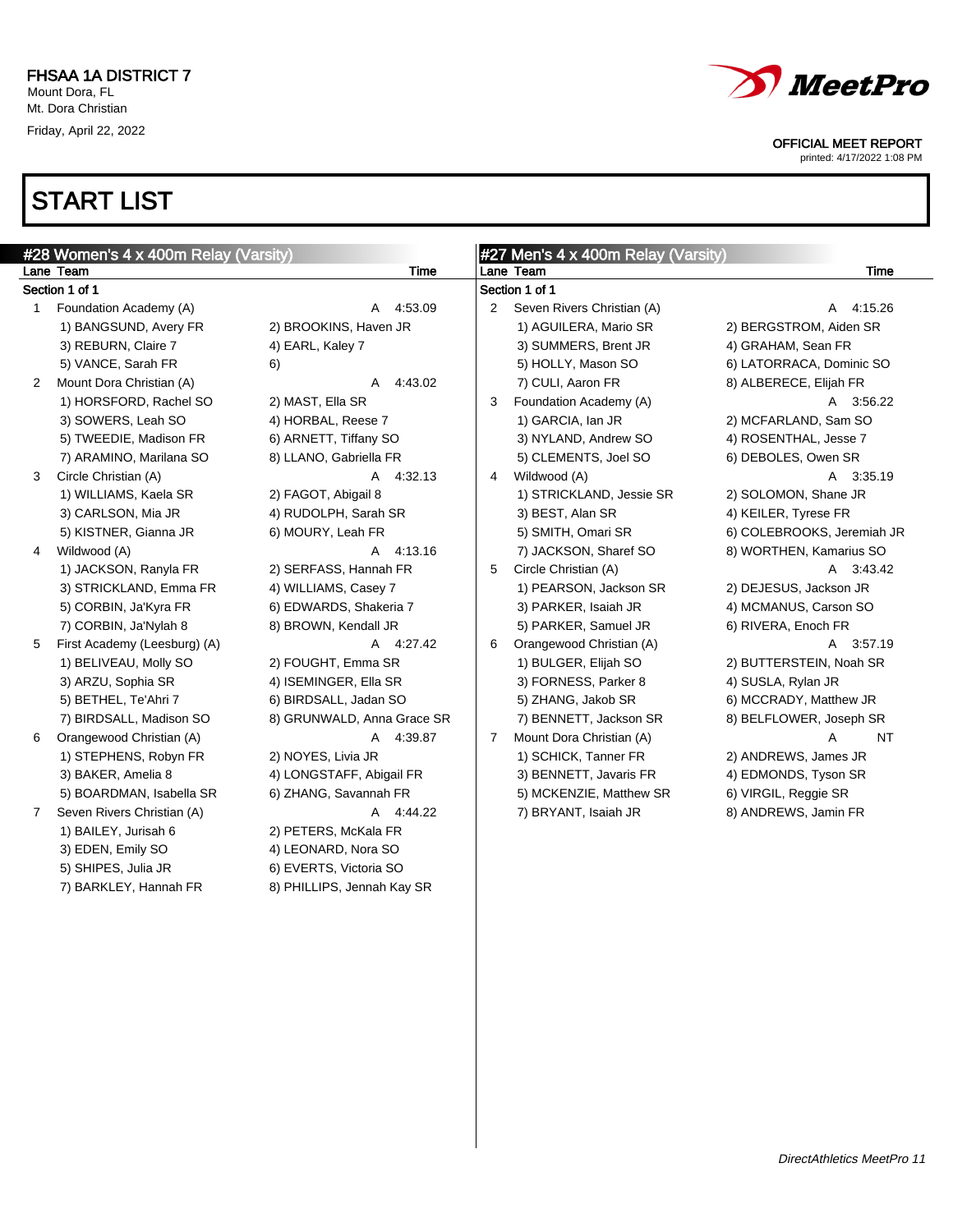

printed: 4/17/2022 1:08 PM

|               |   | #31 Men's High Jump (Varsity) |  | #33 Men's Pole Vault (Varsity) |             |               |   |                  |  |                            |                   |
|---------------|---|-------------------------------|--|--------------------------------|-------------|---------------|---|------------------|--|----------------------------|-------------------|
| Lane          | # | Name                          |  | Yr Team                        | Mark I Lane |               | # | Name             |  | Yr Team                    | Mark              |
| Flight 1 of 1 |   |                               |  |                                |             | Flight 1 of 1 |   |                  |  |                            |                   |
|               |   | 165 NIEVES-FONT, Fernan       |  | FR Foundation Academy          | <b>NM</b>   |               |   | 186 OLDHAM, Ryan |  | SO Mount Dora Christian    | 2.32 <sub>m</sub> |
| 2             |   | 235 KLOZNICK, Bray            |  | <b>JR</b> Circle Christian     | <b>NM</b>   | 2             |   | 208 MEYN, Jacob  |  | SO Mount Dora Christian    | 2.45m             |
| 3             |   | 1 FORNESS, Parker             |  | 8 Orangewood Christian         | 1.57m       | 3             |   | 198 CARR, Matt   |  | SO Mount Dora Christian    | 3.05 <sub>m</sub> |
| 4             |   | 56 STRICKLAND, Jessie         |  | SR Wildwood                    | 1.62m       | 4             |   | 242 COTA, Paul   |  | <b>JR</b> Circle Christian | 3.80m             |
| 5             |   | 46 JACKSON, Sharef            |  | SO Wildwood                    | 1.67m       |               |   |                  |  |                            |                   |
| 6             |   | 28 DUFORD, Caeden             |  | SR Orangewood Christian        | 1.72m       |               |   |                  |  |                            |                   |
|               |   | 182 DALE, Jayveon             |  | SO Mount Dora Christian        | 1.72m       |               |   |                  |  |                            |                   |
| 8             |   | 88 SAEZ, Jared                |  | SR First Academy (Leesbur      | 1.72m       |               |   |                  |  |                            |                   |
| 9             |   | 220 SCHICK, Tanner            |  | <b>FR</b> Mount Dora Christian | 1.77m       |               |   |                  |  |                            |                   |
| 10            |   | 202 ANDREWS, James            |  | JR Mount Dora Christian        | 1.82m       |               |   |                  |  |                            |                   |
| 11            |   | 190 VIRGIL, Reggie            |  | <b>SR</b> Mount Dora Christian | 1.98m       |               |   |                  |  |                            |                   |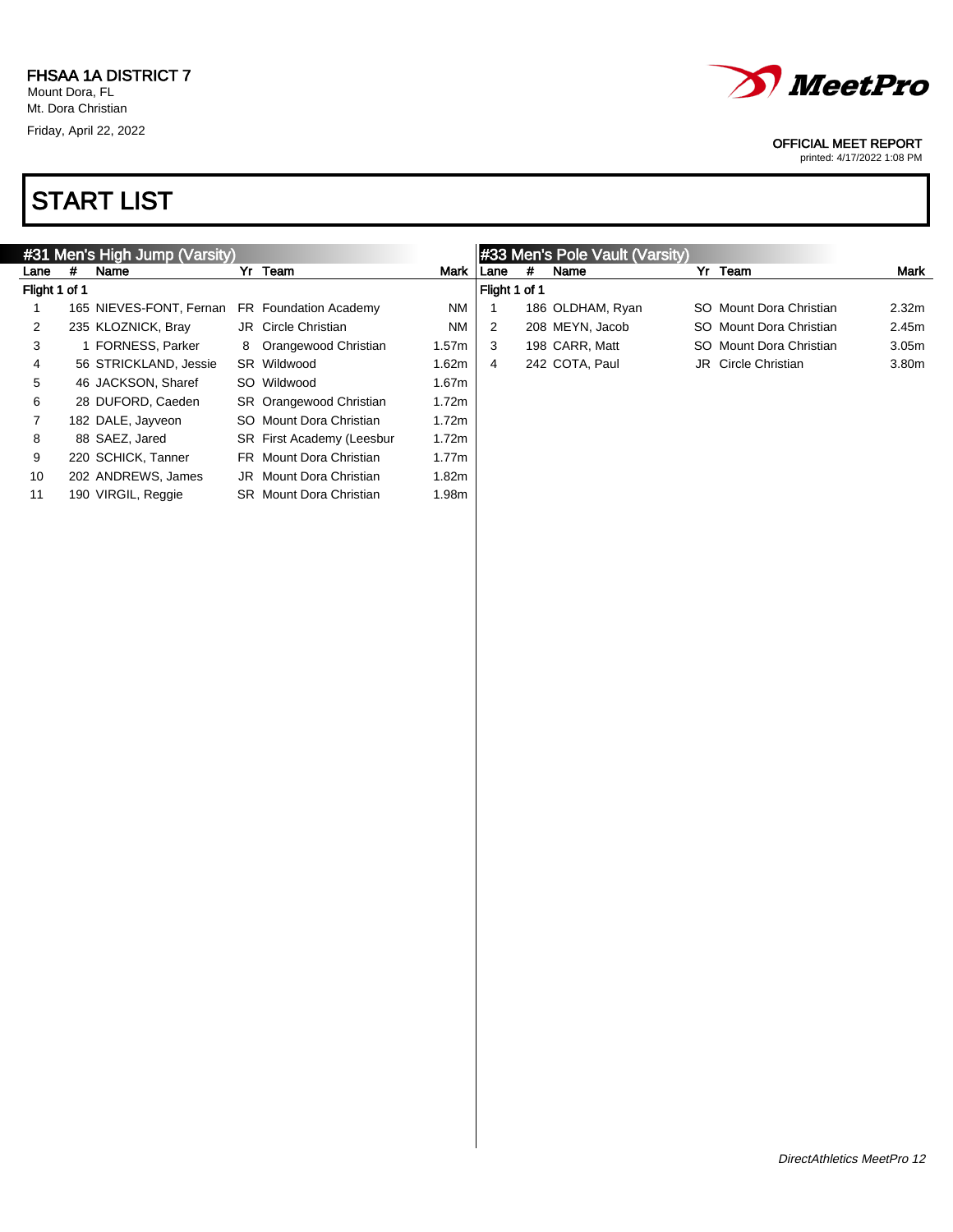

printed: 4/17/2022 1:08 PM

| #35 Men's Long Jump (Varsity) |   |                         |   |                                  |           |               |   | #37 Men's Triple Jump (Varsity) |   |                                     |           |
|-------------------------------|---|-------------------------|---|----------------------------------|-----------|---------------|---|---------------------------------|---|-------------------------------------|-----------|
| Lane                          | # | Name                    |   | Yr Team                          | Mark      | Lane          | # | Name                            |   | Yr Team                             | Mark      |
| Flight 1 of 2                 |   |                         |   |                                  |           | Flight 1 of 2 |   |                                 |   |                                     |           |
| 1                             |   | 242 COTA, Paul          |   | <b>JR</b> Circle Christian       | <b>NM</b> |               |   | 111 AGUILERA, Mario             |   | <b>SR</b> Seven Rivers Christian    | <b>NM</b> |
| 2                             |   | 253 HANSTEIN, Deven     |   | JR Lake Mary Prep                | <b>NM</b> | 2             |   | 137 ALBERECE, Elijah            |   | FR Seven Rivers Christian           | <b>NM</b> |
| 3                             |   | 93 BUTTERTON, Nathan    |   | FR Trinity Christian (Delton     | 4.43m     | 3             |   | 91 WOULARD, Daven               |   | <b>SR</b> Trinity Christian (Delton | <b>NM</b> |
| 4                             |   | 223 OSMOLSKI, John Mich |   | FR Circle Christian              | 4.46m     | 4             |   | 178 ANDREWS, Jamin              |   | FR Mount Dora Christian             | <b>NM</b> |
| 5                             |   | 105 PONCE-ARCE, Adrian  | 8 | <b>Trinity Christian (Delton</b> | 4.56m     | 5             |   | 123 BERGSTROM, Aiden            |   | <b>SR</b> Seven Rivers Christian    | <b>NM</b> |
| 6                             |   | 74 MASTERJOHN, Mark     |   | SO First Academy (Leesbur        | 4.61m     | 6             |   | 164 BANGSUND, Aidan             | 7 | <b>Foundation Academy</b>           | 8.86m     |
| 7                             |   | 71 RUTZEBECK, Luke      | 8 | First Academy (Leesbur           | 4.77m     | 7             |   | 165 NIEVES-FONT, Fernan         |   | FR Foundation Academy               | 9.19m     |
| 8                             |   | 128 CULI, Aaron         |   | FR Seven Rivers Christian        | 4.82m     | 8             |   | 10 MELLEN, Zachary              |   | JR Orangewood Christian             | 10.11m    |
| 9                             |   | 154 TOMEK, Austin       |   | JR Foundation Academy            | 4.87m     | 9             |   | 94 BRANT, Jess                  |   | JR Trinity Christian (Delton        | 10.36m    |
| 10                            |   | 165 NIEVES-FONT, Fernan |   | FR Foundation Academy            | 4.93m     | Flight 2 of 2 |   |                                 |   |                                     |           |
| 11                            |   | 137 ALBERECE, Elijah    |   | FR Seven Rivers Christian        | 5.01m     |               |   | 152 MCFARLAND, Sam              |   | SO Foundation Academy               | 10.40m    |
| 12                            |   | 126 GRAHAM, Sean        |   | FR Seven Rivers Christian        | 5.08m     | 2             |   | 104 HAWKINS, Jakin              |   | <b>SR</b> Trinity Christian (Delton | 10.68m    |
| Flight 2 of 2                 |   |                         |   |                                  |           | 3             |   | 231 PEARSON, Jackson            |   | <b>SR</b> Circle Christian          | 10.79m    |
| 1                             |   | 152 MCFARLAND, Sam      |   | SO Foundation Academy            | 5.12m     | 4             |   | 23 SCHUESSLER, Richar           |   | JR Orangewood Christian             | 10.88m    |
| 2                             |   | 32 AUGUSTIN, Fred       |   | FR Orangewood Christian          | 5.42m     | 5             |   | 32 AUGUSTIN, Fred               |   | FR Orangewood Christian             | 11.41m    |
| 3                             |   | 33 BEST, Alan           |   | SR Wildwood                      | 5.46m     | 6             |   | 184 EDMONDS, Tyson              |   | <b>SR</b> Mount Dora Christian      | 11.61m    |
| 4                             |   | 59 SOLOMON, Shane       |   | JR Wildwood                      | 5.56m     | 7             |   | 37 SIMMONS, Lorenza             |   | SO Wildwood                         | 11.84m    |
| 5                             |   | 7 BELFLOWER, Joseph     |   | SR Orangewood Christian          | 5.61m     | 8             |   | 61 BROWN III, Vernell           |   | FR Wildwood                         | 12.92m    |
| 6                             |   | 202 ANDREWS, James      |   | JR Mount Dora Christian          | 5.76m     | 9             |   | 205 BRYANT, Isaiah              |   | <b>JR</b> Mount Dora Christian      | 13.31m    |
| 7                             |   | 91 WOULARD, Daven       |   | SR Trinity Christian (Delton     | 6.04m     |               |   |                                 |   |                                     |           |
| 8                             |   | 244 MCMANUS, Carson     |   | SO Circle Christian              | 6.05m     |               |   |                                 |   |                                     |           |
| 9                             |   | 62 COLEBROOKS, Jeremi   |   | JR Wildwood                      | 6.07m     |               |   |                                 |   |                                     |           |
| 10                            |   | 182 DALE, Jayveon       |   | SO Mount Dora Christian          | 6.14m     |               |   |                                 |   |                                     |           |
| 11                            |   | 79 CAGUA, A.J.          |   | SR First Academy (Leesbur        | 6.14m     |               |   |                                 |   |                                     |           |
| 12                            |   | 190 VIRGIL, Reggie      |   | <b>SR</b> Mount Dora Christian   | 6.50m     |               |   |                                 |   |                                     |           |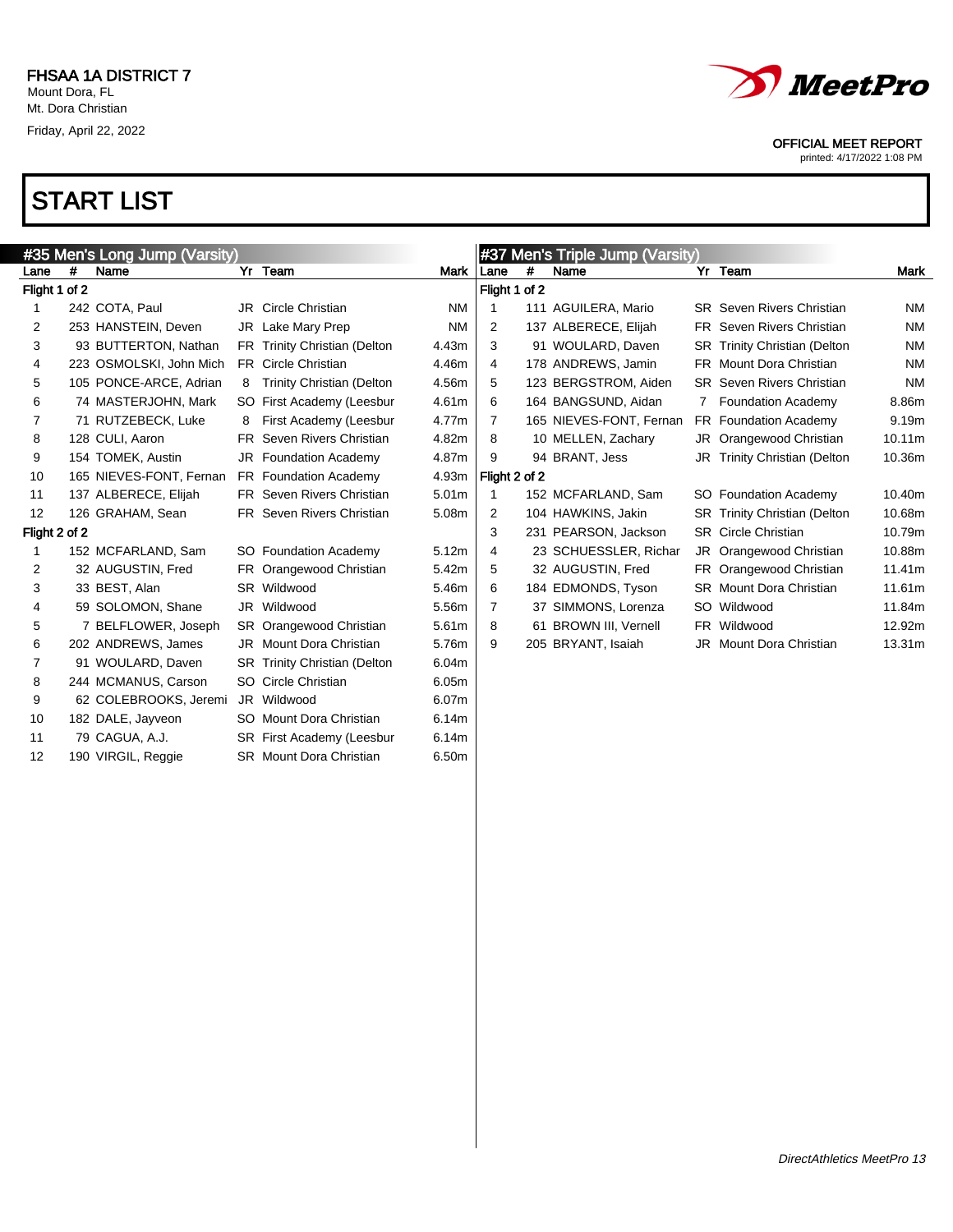

printed: 4/17/2022 1:08 PM

| #39 Men's Shot Put (Varsity) |   |                         |     |                                     |                   | #45 Men's Discus (Varsity) |     |                         |     |                                  |        |
|------------------------------|---|-------------------------|-----|-------------------------------------|-------------------|----------------------------|-----|-------------------------|-----|----------------------------------|--------|
| Lane                         | # | Name                    |     | Yr Team                             | <b>Mark</b>       | Lane                       | #   | Name                    |     | Yr Team                          | Mark   |
| Flight 1 of 2                |   |                         |     |                                     |                   | Flight 1 of 2              |     |                         |     |                                  |        |
|                              |   | 101 MONSERRATE, Christi | 8   | <b>Trinity Christian (Delton</b>    | 6.58m             |                            |     | 101 MONSERRATE, Christi | 8   | <b>Trinity Christian (Delton</b> | 18.49m |
| 2                            |   | 98 STITES, Nathaniel    |     | <b>Trinity Christian (Delton</b>    | 7.10 <sub>m</sub> | 2                          |     | 95 LINTON, Jahquavious  |     | SO Trinity Christian (Delton     | 19.44m |
| 3                            |   | 160 JHONSON, Jadan      |     | FR Foundation Academy               | 9.62m             | 3                          |     | 168 BRUM BELONI, Joshua |     | FR Foundation Academy            | 21.46m |
| 4                            |   | 20 WILLIAMS, Darrien    | SO. | Orangewood Christian                | 9.80m             | 4                          |     | 104 HAWKINS, Jakin      |     | SR Trinity Christian (Delton     | 22.49m |
| 5                            |   | 67 SHACKELFORD, Cody    |     | <b>SR</b> First Academy (Leesbur    | 9.82m             | 5                          |     | 212 CALFY, Connor       | SO. | Mount Dora Christian             | 24.49m |
| 6                            |   | 78 CHIU, Jackie         |     | SR First Academy (Leesbur           | 10.04m            | 6                          |     | 89 HANKEN, Owen         | SO  | First Academy (Leesbur           | 24.80m |
| 7                            |   | 170 BYRD, Edward        |     | <b>JR</b> Foundation Academy        | 10.18m            | 7                          |     | 67 SHACKELFORD, Cody    |     | <b>SR</b> First Academy (Leesbur | 25.07m |
| 8                            |   | 211 DALTON, Xavier      | SO. | Mount Dora Christian                | 10.63m            | 8                          |     | 159 JEAN, Reggie        |     | <b>SR</b> Foundation Academy     | 25.62m |
| 9                            |   | 23 SCHUESSLER, Richar   |     | JR Orangewood Christian             | 10.72m            | 9                          |     | 170 BYRD, Edward        | JR  | <b>Foundation Academy</b>        | 25.84m |
| 10                           |   | 107 HAWKINS, Jakiryn    |     | <b>SR</b> Trinity Christian (Delton | 10.85m            | 10                         |     | 78 CHIU, Jackie         |     | SR First Academy (Leesbur        | 27.09m |
| 11                           |   | 214 MABRY, CJ           |     | FR Mount Dora Christian             | 10.95m            | 11                         |     | 17 EDGE, Cody           | SO. | Orangewood Christian             | 28.79m |
| Flight 2 of 2                |   |                         |     |                                     |                   | Flight 2 of 2              |     |                         |     |                                  |        |
|                              |   | 43 BRYANT, Terriyon     |     | SO Wildwood                         | 10.97m            |                            |     | 114 GILL, Jon           |     | <b>SR</b> Seven Rivers Christian | 30.33m |
| 2                            |   | 114 GILL, Jon           |     | <b>SR</b> Seven Rivers Christian    | 11.30m            | 2                          |     | 49 BROOKS, Jaden        |     | SO Wildwood                      | 31.11m |
| 3                            |   | 219 TOOKE, Eddie        |     | <b>JR</b> Mount Dora Christian      | 11.52m            | 3                          | 211 | DALTON, Xavier          | SO. | Mount Dora Christian             | 31.96m |
| 4                            |   | 80 HOLLOWELL, Chase     |     | SR First Academy (Leesbur           | 11.71m            | 4                          |     | 138 DEBEER, Carson      |     | SO Seven Rivers Christian        | 33.78m |
| 5                            |   | 116 JOHNSON, Kamryn     | SO. | Seven Rivers Christian              | 12.06m            | 5                          |     | 136 VANN, Nehemiah      | JR  | Seven Rivers Christian           | 34.46m |
| 6                            |   | 112 SUMMERS, Brent      |     | <b>JR</b> Seven Rivers Christian    | 12.18m            | 6                          |     | 26 GAMMICHIA, Noah      |     | SR Orangewood Christian          | 34.59m |
| 7                            |   | 34 HARDING, Ricky       | JR  | Wildwood                            | 12.21m            | 7                          |     | 188 MINNIS, Zsacari     | SO. | Mount Dora Christian             | 34.82m |
| 8                            |   | 26 GAMMICHIA, Noah      |     | SR Orangewood Christian             | 12.88m            | 8                          |     | 64 RICHE, Jordan        | SR. | Wildwood                         | 35.44m |
| 9                            |   | 159 JEAN, Reggie        |     | <b>SR</b> Foundation Academy        | 13.34m            | 9                          |     | 43 BRYANT, Terriyon     | SO. | Wildwood                         | 38.51m |
| 10                           |   | 64 RICHE, Jordan        |     | SR Wildwood                         | 13.38m            | 10                         |     | 23 SCHUESSLER, Richar   |     | JR Orangewood Christian          | 39.75m |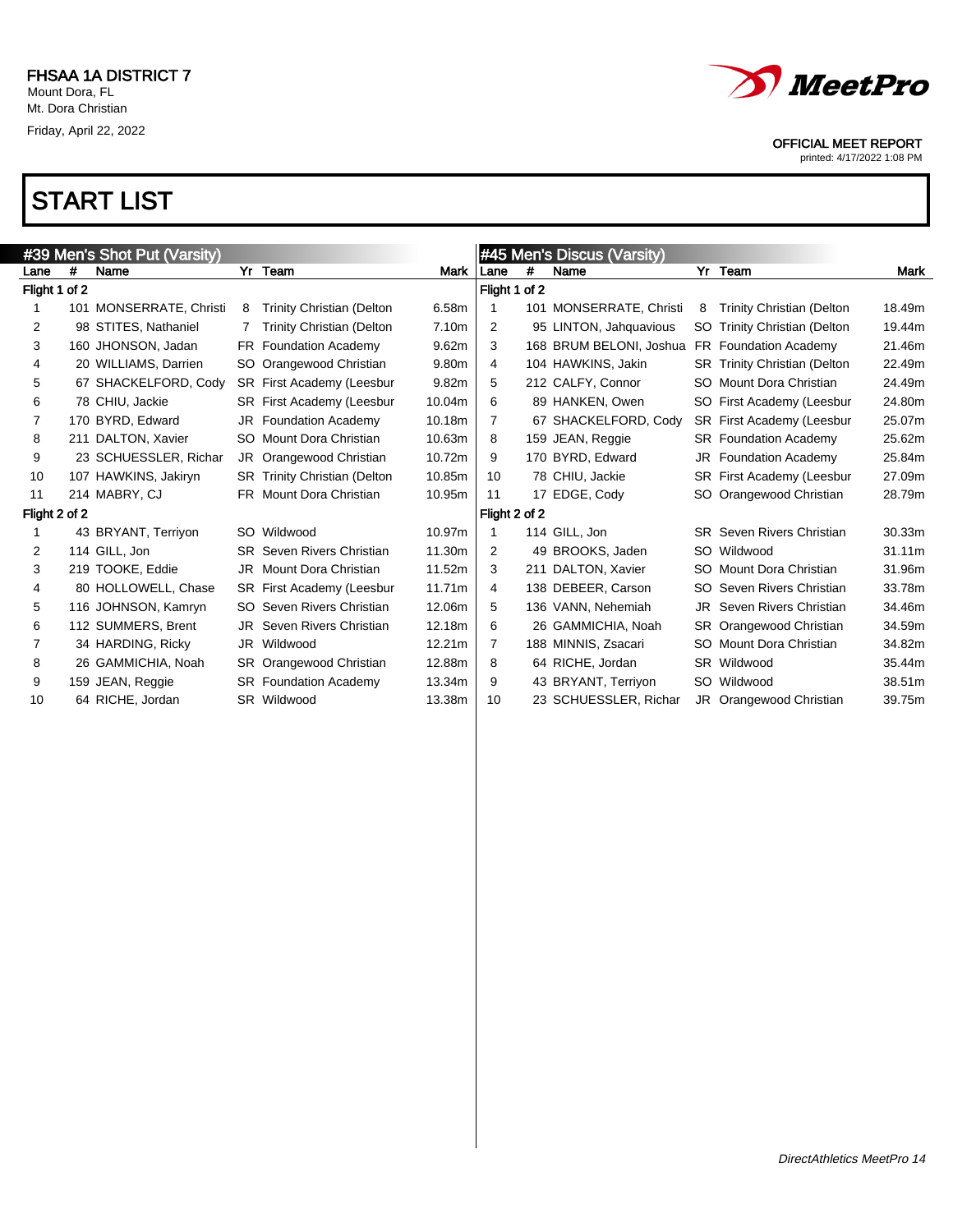

printed: 4/17/2022 1:08 PM

| #49 Men's Javelin (Varsity) |   |                        |                                     | #32 Women's High Jump (Varsity) |               |   |                         |   |                                  |                   |
|-----------------------------|---|------------------------|-------------------------------------|---------------------------------|---------------|---|-------------------------|---|----------------------------------|-------------------|
| Lane                        | # | Name                   | Yr Team                             | Mark                            | Lane          | # | Name                    |   | Yr Team                          | Mark              |
| Flight 1 of 2               |   |                        |                                     |                                 | Flight 1 of 1 |   |                         |   |                                  |                   |
| 1                           |   | 143 VAN DER REIT, Cole | FR Foundation Academy               | <b>NM</b>                       |               |   | 162 VAN DER RIET, Rahel |   | <b>JR</b> Foundation Academy     | <b>NM</b>         |
| 2                           |   | 138 DEBEER, Carson     | SO Seven Rivers Christian           | <b>NM</b>                       | 2             |   | 192 HORSFORD, Allison   |   | JR Mount Dora Christian          | 1.30 <sub>m</sub> |
| 3                           |   | 116 JOHNSON, Kamryn    | SO Seven Rivers Christian           | <b>NM</b>                       | 3             |   | 201 HORBAL, Reese       |   | Mount Dora Christian             | 1.32 <sub>m</sub> |
| 4                           |   | 187 CAVIGLIA, Dominic  | SO Mount Dora Christian             | 22.00m                          | 4             |   | 58 EDWARDS, Shakeria    | 7 | Wildwood                         | 1.37 <sub>m</sub> |
| 5                           |   | 89 HANKEN, Owen        | SO First Academy (Leesbur           | 26.83m                          | 5             |   | 189 TWEEDIE, Madison    |   | FR Mount Dora Christian          | 1.47m             |
| 6                           |   | 94 BRANT, Jess         | JR Trinity Christian (Delton        | 28.60m                          | 6             |   | 129 SHIPES, Julia       |   | <b>JR</b> Seven Rivers Christian | 1.55m             |
| 7                           |   | 250 OROZCO, Gregory    | SR Lake Mary Prep                   | 29.36m                          |               |   |                         |   |                                  |                   |
| 8                           |   | 160 JHONSON, Jadan     | FR Foundation Academy               | 31.79m                          |               |   |                         |   |                                  |                   |
| 9                           |   | 114 GILL, Jon          | <b>SR</b> Seven Rivers Christian    | 32.70m                          |               |   |                         |   |                                  |                   |
| 10                          |   | 212 CALFY, Connor      | SO Mount Dora Christian             | 35.01m                          |               |   |                         |   |                                  |                   |
| 11                          |   | 17 EDGE, Cody          | SO Orangewood Christian             | 35.20m                          |               |   |                         |   |                                  |                   |
| Flight 2 of 2               |   |                        |                                     |                                 |               |   |                         |   |                                  |                   |
| 1                           |   | 27 CARDINALI, Aaron    | SR Orangewood Christian             | 35.86m                          |               |   |                         |   |                                  |                   |
| 2                           |   | 196 FADEN, Spencer     | JR Mount Dora Christian             | 36.63m                          |               |   |                         |   |                                  |                   |
| 3                           |   | 88 SAEZ, Jared         | SR First Academy (Leesbur           | 37.10m                          |               |   |                         |   |                                  |                   |
| 4                           |   | 68 ELLISON, Colt       | JR First Academy (Leesbur           | 37.13m                          |               |   |                         |   |                                  |                   |
| 5                           |   | 36 NICHOLS, Judson     | FR Wildwood                         | 37.41m                          |               |   |                         |   |                                  |                   |
| 6                           |   | 91 WOULARD, Daven      | <b>SR</b> Trinity Christian (Delton | 38.57m                          |               |   |                         |   |                                  |                   |
| $\overline{7}$              |   | 47 KEILER, Taylor      | FR Wildwood                         | 40.89m                          |               |   |                         |   |                                  |                   |
| 8                           |   | 48 STRICKLAND, Emory   | FR Wildwood                         | 42.91m                          |               |   |                         |   |                                  |                   |
| 9                           |   | 225 PARKER, Samuel     | JR Circle Christian                 | 47.80m                          |               |   |                         |   |                                  |                   |
| 10                          |   | 26 GAMMICHIA, Noah     | SR Orangewood Christian             | 55.17m                          |               |   |                         |   |                                  |                   |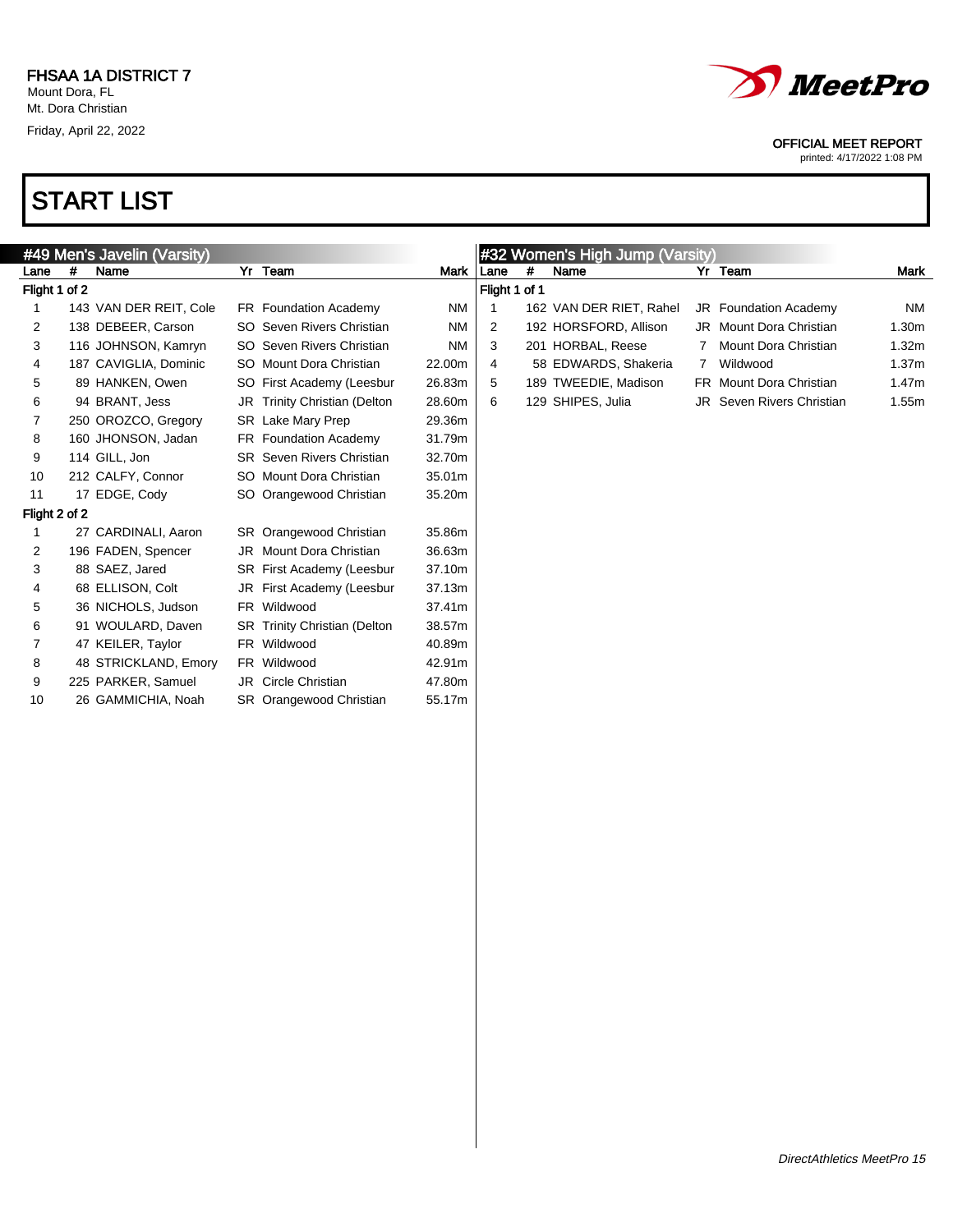

printed: 4/17/2022 1:08 PM

|               |   | #34 Women's Pole Vault (Varsity) |                         |           |                         |            | #36 Women's Long Jump (Varsity) |   |                                  |           |
|---------------|---|----------------------------------|-------------------------|-----------|-------------------------|------------|---------------------------------|---|----------------------------------|-----------|
| Lane          | # | Name                             | Yr Team                 |           | Mark   Lane             | $\pmb{\#}$ | Name                            |   | Yr Team                          | Mark      |
| Flight 1 of 1 |   |                                  |                         |           | Flight 1 of 2           |            |                                 |   |                                  |           |
| 1             |   | 183 HORSFORD, Rachel             | SO Mount Dora Christian | <b>NM</b> | $\mathbf{1}$            |            | 252 APRILL, Evia                |   | SO Lake Mary Prep                | <b>NM</b> |
| 2             |   | 180 VALEZQUEZ, Claudia           | JR Mount Dora Christian | 1.67m     | $\overline{c}$          |            | 145 CASTLEBERRY, Ella           |   | FR Foundation Academy            | 2.77m     |
| 3             |   | 218 MCCONNELL, Audrey            | FR Mount Dora Christian | 2.16m     | 3                       |            | 199 SHEPHERD, Kaitlyn           | 8 | Mount Dora Christian             | 3.39m     |
|               |   |                                  |                         |           | 4                       |            | 110 BARKLEY, Hannah             |   | FR Seven Rivers Christian        | 3.42m     |
|               |   |                                  |                         |           | 5                       |            | 97 MARROW, Malia                | 6 | <b>Trinity Christian (Delton</b> | 3.54m     |
|               |   |                                  |                         |           | 6                       |            | 172 GAUD, Liani                 |   | FR Foundation Academy            | 3.84m     |
|               |   |                                  |                         |           | $\boldsymbol{7}$        |            | 16 HUTCHENS, Sydney             | 6 | Orangewood Christian             | 3.97m     |
|               |   |                                  |                         |           |                         |            |                                 |   |                                  |           |
|               |   |                                  |                         |           | 8                       |            | 83 HWANG, Elizabeth             |   | SO First Academy (Leesbur        | 3.97m     |
|               |   |                                  |                         |           | Flight 2 of 2           |            |                                 |   |                                  |           |
|               |   |                                  |                         |           | $\mathbf{1}$            |            | 12 STEPHENS, Robyn              |   | FR Orangewood Christian          | 4.30m     |
|               |   |                                  |                         |           | $\overline{\mathbf{c}}$ |            | 210 LLANO, Gabriella            |   | FR Mount Dora Christian          | 4.32m     |
|               |   |                                  |                         |           | 3                       |            | 248 PERDUE, Kristianne          |   | SR Lake Mary Prep                | 4.40m     |
|               |   |                                  |                         |           | 4                       |            | 84 BELIVEAU, Molly              |   | SO First Academy (Leesbur        | 4.49m     |
|               |   |                                  |                         |           | 5                       |            | 201 HORBAL, Reese               | 7 | Mount Dora Christian             | 4.60m     |
|               |   |                                  |                         |           | 6                       |            | 113 BAILEY, Jurisah             | 6 | Seven Rivers Christian           | 4.63m     |
|               |   |                                  |                         |           | $\overline{7}$          |            | 129 SHIPES, Julia               |   | JR Seven Rivers Christian        | 4.99m     |
|               |   |                                  |                         |           | 8                       |            | 38 BROWN, Kendall               |   | JR Wildwood                      | 5.03m     |
|               |   |                                  |                         |           | 9                       |            | 53 CORBIN, Ja'Kyra              |   | FR Wildwood                      | 5.30m     |
|               |   |                                  |                         |           |                         |            |                                 |   |                                  |           |
|               |   |                                  |                         |           |                         |            |                                 |   |                                  |           |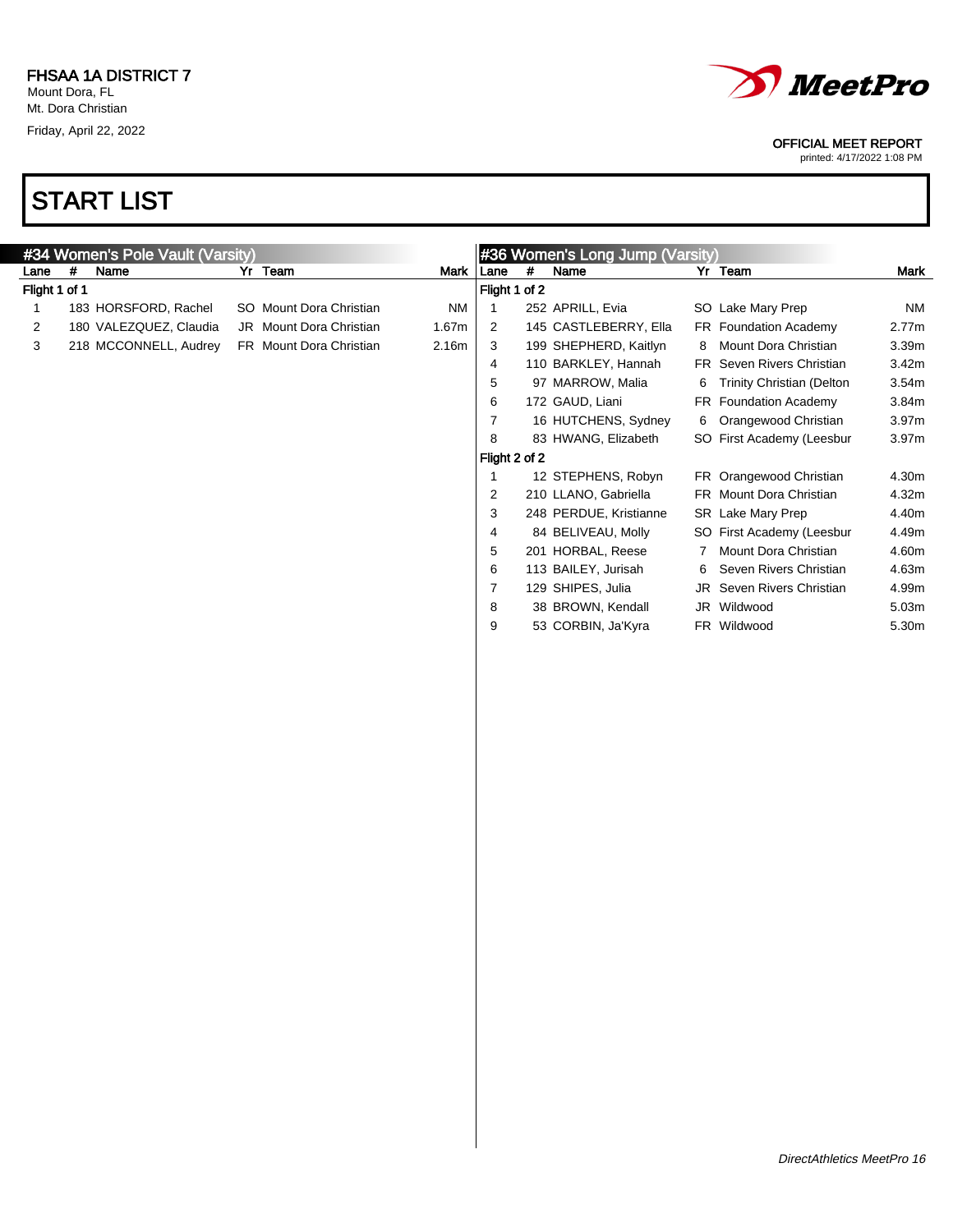

9 197 ANDERSON, Maisey JR Mount Dora Christian 10.26m

### OFFICIAL MEET REPORT

printed: 4/17/2022 1:08 PM

| #38 Women's Triple Jump (Varsity) |   |                      |   |                                  |                   |                |   | #42 Women's Shot Put (Varsity) |  |                                  |                   |
|-----------------------------------|---|----------------------|---|----------------------------------|-------------------|----------------|---|--------------------------------|--|----------------------------------|-------------------|
| Lane                              | # | Name                 |   | Yr Team                          | Mark              | Lane           | # | Name                           |  | Yr Team                          | Mark              |
| Flight 1 of 1                     |   |                      |   |                                  |                   | Flight 1 of 2  |   |                                |  |                                  |                   |
|                                   |   | 113 BAILEY, Jurisah  | 6 | Seven Rivers Christian           | <b>NM</b>         |                |   | 9 CEPREGI, Taylor              |  | SO Orangewood Christian          | 4.56m             |
| 2                                 |   | 110 BARKLEY, Hannah  |   | FR Seven Rivers Christian        | <b>NM</b>         | 2              |   | 69 YOUNG, Jaden                |  | SR First Academy (Leesbur        | 5.51 <sub>m</sub> |
| 3                                 |   | 75 BIRDSALL, Madison |   | SO First Academy (Leesbur        | 7.58m             | 3              |   | 76 GRUNWALD, Anna Gra          |  | SR First Academy (Leesbur        | 6.02m             |
| 4                                 |   | 97 MARROW, Malia     | 6 | <b>Trinity Christian (Delton</b> | 7.89m             | 4              |   | 142 KOOISTRA, Lexa             |  | SO Foundation Academy            | 6.04m             |
| 5                                 |   | 16 HUTCHENS, Sydney  | 6 | Orangewood Christian             | 8.00m             | 5              |   | 132 PHILLIPS, Jennah Kay       |  | <b>SR</b> Seven Rivers Christian | 6.27m             |
| 6                                 |   | 50 SERFASS, Hannah   |   | FR Wildwood                      | 8.61m             | 6              |   | 31 WARWICK, Sydney             |  | SO Orangewood Christian          | 6.39m             |
| 7                                 |   | 177 DOAN, Natalie    |   | FR Mount Dora Christian          | 8.85m             | 7              |   | 134 WELTER, Karli              |  | SR Seven Rivers Christian        | 6.51m             |
| 8                                 |   | 12 STEPHENS, Robyn   |   | FR Orangewood Christian          | 9.10m             | 8              |   | 40 WILSON, Gabrielle           |  | FR Wildwood                      | 6.52m             |
| 9                                 |   | 84 BELIVEAU, Molly   |   | SO First Academy (Leesbur        | 9.32 <sub>m</sub> | 9              |   | 169 GARRISON, Zoe              |  | 7 Foundation Academy             | 6.56m             |
| 10                                |   | 201 HORBAL, Reese    |   | Mount Dora Christian             | 9.55m             | Flight 2 of 2  |   |                                |  |                                  |                   |
| 11                                |   | 90 ADCOCK, Raylynn   |   | JR Trinity Christian (Delton     | 9.59m             |                |   | 100 DE JESUS, Marinelly        |  | JR Trinity Christian (Delton     | 6.64m             |
| $12 \overline{ }$                 |   | 189 TWEEDIE, Madison |   | <b>FR</b> Mount Dora Christian   | 10.07m            | 2              |   | 135 GRIZZLE, Danielle          |  | <b>SR</b> Seven Rivers Christian | 6.68m             |
| 13                                |   | 38 BROWN, Kendall    |   | JR Wildwood                      | 11.07m            | 3              |   | 192 HORSFORD, Allison          |  | JR Mount Dora Christian          | 7.01m             |
|                                   |   |                      |   |                                  |                   | 4              |   | 243 RAWLINGS, Sophie           |  | FR Circle Christian              | 7.01m             |
|                                   |   |                      |   |                                  |                   | 5              |   | 52 SCHUBERT, Janyah            |  | SO Wildwood                      | 7.53m             |
|                                   |   |                      |   |                                  |                   | 6              |   | 185 BOLANO, Valerie            |  | SO Mount Dora Christian          | 8.09m             |
|                                   |   |                      |   |                                  |                   | $\overline{7}$ |   | 90 ADCOCK, Raylynn             |  | JR Trinity Christian (Delton     | 8.34m             |
|                                   |   |                      |   |                                  |                   | 8              |   | 96 STITES, Emma                |  | JR Trinity Christian (Delton     | 8.46m             |